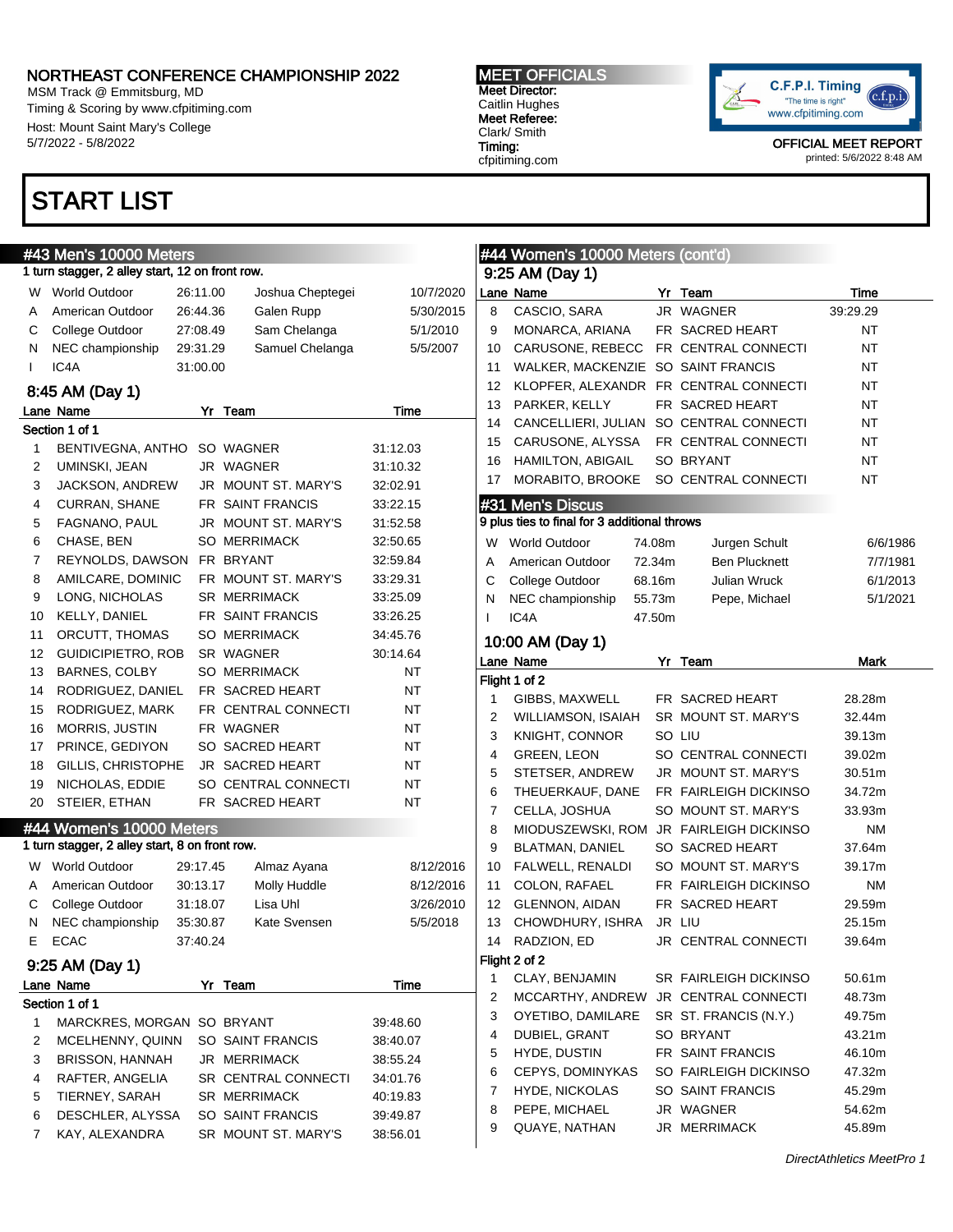1 PANTON, SADE SO LIU 12.20m 2 FLORES, HANNAH SR MERRIMACK 11.33m 3 LAGOY, LILY SO BRYANT 12.69m 4 DECOFF, KEIGHAN FR MOUNT ST. MARY'S 12.67m 5 BONHOMETRE, JODIE SR WAGNER 12.35m 6 MITCHELL, SARAH SO SACRED HEART 11.96m 7 WILLIAMS, SHERENE SO LIU 12.28m 8 FYOCK, CAROLINE SO SAINT FRANCIS 11.20m 9 MECHLINSKI, JULIA SO BRYANT 11.82m 10 CURRAN, SAMANTHA SR SACRED HEART 11.51m 11 PAGE, ADRIAN JR SAINT FRANCIS 12.85m 12 MOKWUAH, ABBIE JR SACRED HEART 13.72m 13 THOMAS, KASEY SO BRYANT 12.20m

MSM Track @ Emmitsburg, MD Timing & Scoring by www.cfpitiming.com Host: Mount Saint Mary's College 5/7/2022 - 5/8/2022

### START LIST

#31 Men's Discus (cont'd)

Flight 1 of 2

Flight 2 of 2

#### MEET OFFICIALS Meet Director: Caitlin Hughes Meet Referee: Clark/ Smith

Timing: cfpitiming.com



OFFICIAL MEET REPORT printed: 5/6/2022 8:48 AM

|                | #31 Men's Discus (cont'd)                  |        |                       |             |                | #23 Men's Long Jump                         |       |                       |           |
|----------------|--------------------------------------------|--------|-----------------------|-------------|----------------|---------------------------------------------|-------|-----------------------|-----------|
|                | 10:00 AM (Day 1)                           |        |                       |             |                | 9 plus ties to final for 3 additional jumps |       |                       |           |
|                | ane Name                                   |        | Yr Team               | Mark        | W              | <b>World Outdoor</b>                        | 8.95m | <b>Mike Powell</b>    | 8/30/1991 |
| 10             | MULLINGS, TAHJ                             |        | SO FAIRLEIGH DICKINSO | 48.84m      | A              | American Outdoor                            | 8.95m | <b>Mike Powell</b>    | 8/30/1991 |
| 11             | MACK, TYRONE                               |        | FR CENTRAL CONNECTI   | 44.40m      | С              | College Outdoor                             | 8.74m | <b>Erick Walder</b>   | 4/2/1994  |
|                | 12 DURDEN, COREY                           |        | JR WAGNER             | 44.43m      | N              | NEC championship                            | 7.65m | Corryl Boyd           | 5/5/2012  |
|                | 13 GIANNI, NICK                            |        | SO CENTRAL CONNECTI   | 42.79m      | $\mathsf{I}$   | IC4A                                        | 7.05m |                       |           |
|                | 14 CROCE, CAMERON                          |        | JR SACRED HEART       | 42.23m      |                | 10:00 AM (Day 1)                            |       |                       |           |
|                | #28 Women's Shot Put                       |        |                       |             |                | Lane Name                                   |       | Yr Team               | Mark      |
|                | plus ties to final for 3 additional throws |        |                       |             |                | Flight 1 of 2                               |       |                       |           |
|                | W World Outdoor                            | 22.63m | Natalya Lisovskaya    | 6/7/1987    | 1              | MOORER, JORDAN                              |       | SR ST. FRANCIS (N.Y.) | 6.46m     |
| A              | American Outdoor                           | 20.63m | Michelle Carter       | 8/12/2016   | 2              | STONE, JASON                                |       | FR SAINT FRANCIS      | 6.32m     |
| С              | College Outdoor                            | 19.35m | <b>Raven Saunders</b> | 8/12/2016   | 3              | SARAVIA, KAYSHAW                            |       | SR ST. FRANCIS (N.Y.) | 6.35m     |
| N              | NEC championship                           | 16.13m | Cleopatra Borel       | 2001        | $\overline{4}$ | DUNBAR, JAHSIRA                             |       | JR LIU                | ΝM        |
| E.             | ECAC                                       | 13.70m |                       |             | 5              | <b>HEALY, BENJAMIN</b>                      |       | SO SACRED HEART       | 6.44m     |
|                | 10:00 AM (Day 1)                           |        |                       |             | 6              | <b>TEWS, DRAKE</b>                          |       | SO MOUNT ST. MARY'S   | 6.29m     |
|                | ane Name.                                  |        | Yr Team               | <b>Mark</b> | 7              | WATKINS, KHARLIN                            |       | FR WAGNER             | 6.21m     |
|                | ight 1 of 2                                |        |                       |             | 8              | RAFFALLI, JACK                              |       | FR SACRED HEART       | 6.48m     |
| $\mathbf{1}$   | SHAW, FAITH                                |        | SO LIU                | 9.40m       | 9              | STEVENS, KAMERON                            |       | SO SAINT FRANCIS      | 6.20m     |
| $\overline{c}$ | OVESNY, SARAH                              |        | FR CENTRAL CONNECTI   | 11.07m      | 10             | PARKER, JASIR                               |       | FR SAINT FRANCIS      | 5.86m     |
| 3              | YOUNG, MORGAN                              |        | SO MOUNT ST. MARY'S   | 10.82m      | 11             | WYNKOOP, EDGAR                              |       | SO CENTRAL CONNECTI   | 6.04m     |
| 4              | <b>BERTOLINI, JULIANA</b>                  |        | FR MOUNT ST. MARY'S   | <b>NM</b>   | 12             | OKOYE, ERIC                                 |       | SO MOUNT ST. MARY'S   | 5.73m     |
| 5              | <b>KEARNS, MOLLY</b>                       |        | JR SACRED HEART       | 10.68m      | 13             | DINERO, CEDRIC                              |       | SO LIU                | <b>NM</b> |
| 6              | ORIAKHI, ANN MARIE                         |        | FR MOUNT ST. MARY'S   | 10.65m      | 14             | GOODRICH, CLAYTO                            |       | SO CENTRAL CONNECTI   | 5.89m     |
| $\overline{7}$ | MARANDO, KATHERIN FR ST. FRANCIS (N.Y.)    |        |                       | 7.03m       | 15             | WHITE, KRISHNA                              |       | JR LIU                | 6.25m     |
| 8              | BAGWELL, SYANNI                            |        | SO MOUNT ST. MARY'S   | 9.50m       |                | Flight 2 of 2                               |       |                       |           |
| 9              | CHAMPAGNE, MAKAY FR MERRIMACK              |        |                       | 10.63m      | -1             | CLASBY, ZACHARY                             |       | FR BRYANT             | 6.67m     |
| 10             | <b>BAKARE, HAFSAT</b>                      |        | FR MOUNT ST. MARY'S   | ΝM          | $\overline{2}$ | O'GARRO, TAECO                              |       | JR FAIRLEIGH DICKINSO | 7.03m     |
| 11             | JOHNSON, ELLA                              |        | FR FAIRLEIGH DICKINSO | 11.17m      | 3              | LANE, RYAN                                  |       | SO WAGNER             | 6.94m     |
| 12             | ALEXANDER, BROOK FR SAINT FRANCIS          |        |                       | 10.55m      | 4              | AIKEN, MALACHI                              |       | FR ST. FRANCIS (N.Y.) | 7.12m     |
|                | 13 WHITESIDE, MICHAEL FR SACRED HEART      |        |                       | 9.00m       | 5              | LANOUE, DYLAN                               |       | JR MOUNT ST. MARY'S   | 7.10m     |
|                | iight 2 of 2                               |        |                       |             | 6              | MEFFORD, SEAN                               |       | SR FAIRLEIGH DICKINSO | 7.03m     |
| 1              | PANTON, SADE                               |        | SO LIU                | 12.20m      | $\overline{7}$ | COOK, WILLIAM                               |       | SO MOUNT ST. MARY'S   | 6.49m     |
| 2              | <b>FLORES, HANNAH</b>                      |        | <b>SR MERRIMACK</b>   | 11.33m      | 8              | MANE, SALIF                                 |       | JR FAIRLEIGH DICKINSO | 7.61m     |
| 3              | LAGOY, LILY                                |        | SO BRYANT             | 12.69m      | 9              | WRIGHT, XAVIER                              |       | FR ST. FRANCIS (N.Y.) | 6.66m     |
| 4              | DECOFF, KEIGHAN                            |        | FR MOUNT ST. MARY'S   | 12.67m      | 10             | NELSON, CALEB                               |       | SO SAINT FRANCIS      | 6.86m     |
| 5              | BONHOMETRE, JODIE SR WAGNER                |        |                       | 12.35m      | 11             | MYRIE, DYLAN                                |       | JR MOUNT ST. MARY'S   | 6.78m     |
| 6              | MITCHELL, SARAH                            |        | SO SACRED HEART       | 11.96m      | 12             | GALLAGHER, STEPHE SO MERRIMACK              |       |                       | 7.15m     |
| $\overline{7}$ | <b>WILLIAMS, SHERENE</b>                   |        | SO LIU                | 12.28m      | 13             | SMITH, AIDAN                                |       | SO BRYANT             | 6.60m     |
| 8              | <b>FYOCK, CAROLINE</b>                     |        | SO SAINT FRANCIS      | 11.20m      | 14             | HARRELL, JORON                              |       | JR MERRIMACK          | 6.90m     |
| 9              | MECHLINSKI, JULIA                          |        | SO BRYANT             | 11.82m      | 15             | HENRIQUES-SETHO, I                          |       | FR CENTRAL CONNECTI   | 7.11m     |
| 10             | CURRAN, SAMANTHA                           |        | SR SACRED HEART       | 11.51m      | 16             | JASSEH, OMAR                                |       | JR MERRIMACK          | 6.57m     |

#24 Women's Long Jump

9 plus ties to final for 3 additional jumps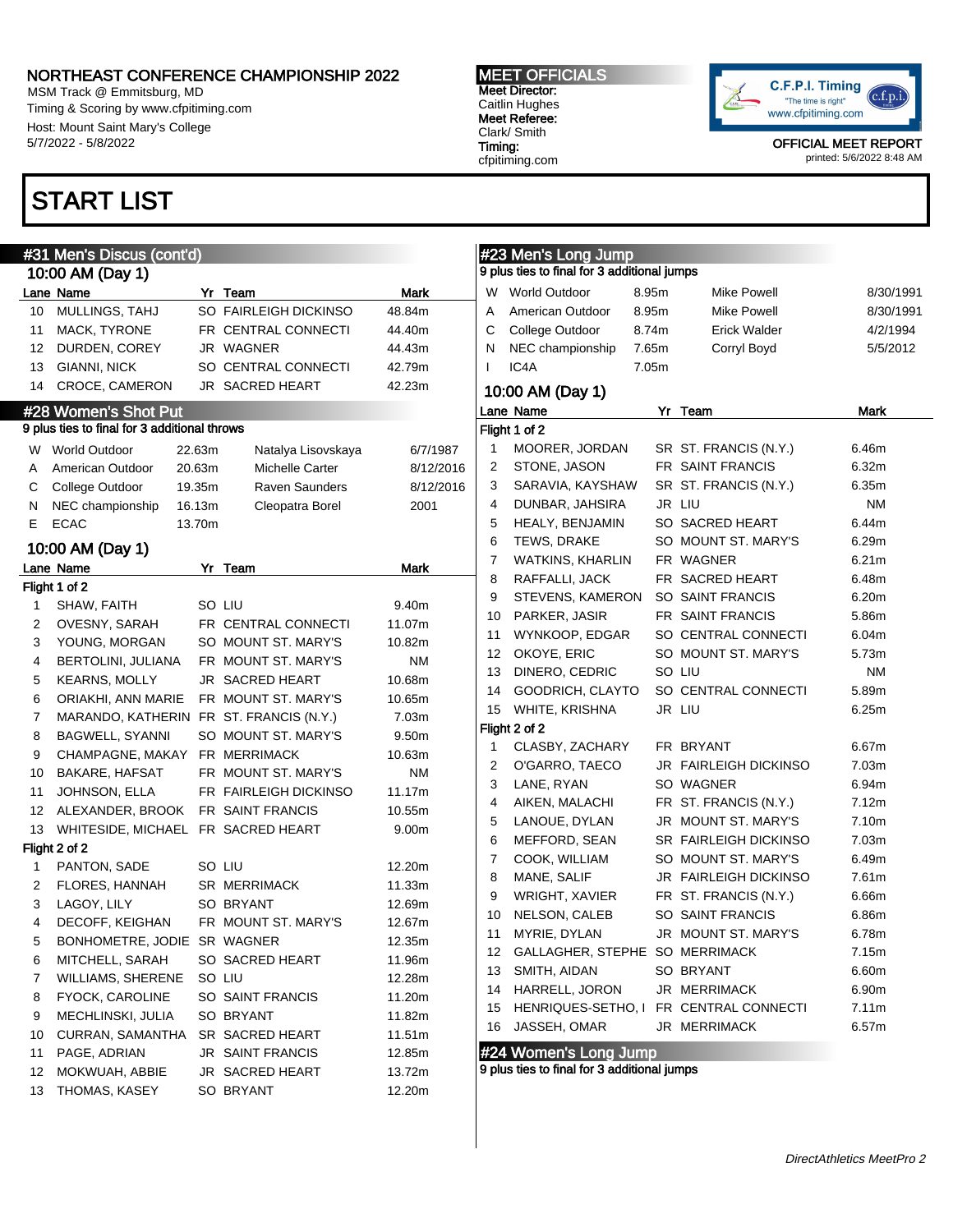MSM Track @ Emmitsburg, MD Timing & Scoring by www.cfpitiming.com Host: Mount Saint Mary's College 5/7/2022 - 5/8/2022

# START LIST

#### MEET OFFICIALS Meet Director: Caitlin Hughes Meet Referee: Clark/ Smith Timing:

cfpitiming.com



|    | #24 Women's Long Jump (cont'd)     |         |                                                             |           |                | #9 Men's 1500 Meters (cont'd) |         |                                                             |           |
|----|------------------------------------|---------|-------------------------------------------------------------|-----------|----------------|-------------------------------|---------|-------------------------------------------------------------|-----------|
|    | W World Outdoor                    | 7.52m   | Galina Chistyakova                                          | 6/11/1988 |                |                               |         | Prelims 11:00 AM (Day 1): (Top 3 per Heat + next 3 advance) |           |
| A  | American Outdoor                   | 7.49m   | Jackie Joyner-Kersee                                        | 5/22/1994 |                | Lane Name                     |         | Yr Team                                                     | Time      |
| С  | College Outdoor                    | 7.14m   | Tara Davis                                                  | 3/25/2021 | 3              | DAGRIN, JORDAN                |         | SR BRYANT                                                   | 3:57.59   |
| N  | NEC championship                   | 6.28m   | <b>Tisifenee Taylor</b>                                     | 5/5/2007  | 4              | HILDEBRANDT, NICH             |         | SO MOUNT ST. MARY'S                                         | 4:23.92   |
| Е  | <b>ECAC</b>                        | 5.90m   |                                                             |           | 5              | RAJAB, JUSTIN                 |         | SO LIU                                                      | 4:18.05   |
|    | 10:00 AM (Day 1)                   |         |                                                             |           | 6              | NICHOLS, BRANDON              |         | JR MOUNT ST. MARY'S                                         | 4:03.75   |
|    | Lane Name                          |         | Yr Team                                                     | Mark      | 7              | AYYOUB, ELYAS                 |         | FR LIU                                                      | 4:00.90   |
|    | Flight 1 of 2                      |         |                                                             |           | 8              | <b>IRELAND, JAKE</b>          |         | SO CENTRAL CONNECTI                                         | 3:51.71   |
| 1  | OLSSON, ANJA                       |         | SO LIU                                                      | 5.15m     | 9              | HUBERT, MICHAEL               |         | SO WAGNER                                                   | 3:56.61   |
| 2  | ARCHANGELO, MADE SO SACRED HEART   |         |                                                             | 4.96m     | 10             | <b>KLAIBER, NICK</b>          |         | SO CENTRAL CONNECTI                                         | 4:07.84   |
| 3  | <b>BLAKE, BEYONCE</b>              |         | FR ST. FRANCIS (N.Y.)                                       | 4.99m     |                | Heat 2 of 3                   |         |                                                             |           |
| 4  | SMITH, SIMONE                      |         | FR MOUNT ST. MARY'S                                         | 5.22m     | 1              | QADRI, MUHAMMAD               |         | SO WAGNER                                                   | 4:06.42   |
| 5  | MONYE, JESSICA                     |         | FR ST. FRANCIS (N.Y.)                                       | 5.17m     | 2              | CEDILLO, ALEX                 |         | <b>JR FAIRLEIGH DICKINSO</b>                                | 5:01.00   |
| 6  | LAWLOR, MEGAN                      |         | SO BRYANT                                                   | 5.20m     | 3              | BITTRICH, WILLIAM             |         | JR BRYANT                                                   | 3:57.15   |
| 7  |                                    |         | LESKAUSKAITE, DOMI JR FAIRLEIGH DICKINSO                    | 5.21m     | 4              | SICONOLFI, PAUL               |         | SO WAGNER                                                   | 4:03.45   |
| 8  | YABIT, AGATHE                      |         | FR WAGNER                                                   | 5.18m     | 5              | BERZONSKY, MATTH              |         | SO SAINT FRANCIS                                            | 4:01.13   |
| 9  | ALSTON, JODI                       |         | <b>SR FAIRLEIGH DICKINSO</b>                                | <b>NM</b> | 6              | CUTHBERTSON, WILL             |         | JR WAGNER                                                   | 3:49.56   |
| 10 | WALKER, AALIYAH                    |         | SO CENTRAL CONNECTI                                         | 5.22m     | 7              | DUFF, BRENDAN                 |         | SO MOUNT ST. MARY'S                                         | 4:07.55   |
| 11 | COOPER, MARIE-THE FR SAINT FRANCIS |         |                                                             | 4.36m     | 8              | GOED, BECK                    |         | FR LIU                                                      | 4:22.85   |
| 12 | EGAN, ERIN                         |         | FR CENTRAL CONNECTI                                         | 4.61m     | 9              | DIAZ, CHRISTOPHER             |         | JR MOUNT ST. MARY'S                                         | 4:23.59   |
| 13 | LAVELLE, ERIN                      |         | FR SACRED HEART                                             | 5.08m     | 10             | GONZALEZ, JONATHA SR LIU      |         |                                                             | 3:56.66   |
|    | Flight 2 of 2                      |         |                                                             |           |                | Heat 3 of 3                   |         |                                                             |           |
| 1  |                                    |         | ALLER ESPINA, EMMA SO MOUNT ST. MARY'S                      | 5.32m     | -1             | GAMELIN, RYAN                 |         | JR MERRIMACK                                                | 3:58.49   |
| 2  | <b>BOMBA, SKYLER</b>               |         | JR MERRIMACK                                                | 5.54m     | $\overline{2}$ | <b>CORLISS, TJ</b>            |         | JR MERRIMACK                                                | 3:55.67   |
| 3  | DUNKLEY, ARMANI                    |         | FR ST. FRANCIS (N.Y.)                                       | 5.54m     | 3              | HAUGHIAN, AIDAN               |         | FR LIU                                                      | 4:04.33   |
| 4  | BEITEL, JENNA                      |         | SO SAINT FRANCIS                                            | 5.48m     | 4              | HOWARD, PEYTON                |         | JR MOUNT ST. MARY'S                                         | 4:34.45   |
| 5  | STENDEROWICZ, KAY SO SACRED HEART  |         |                                                             | 5.50m     | 5              | KEHOE, DYLAN                  |         | JR MERRIMACK                                                | 4:03.79   |
| 6  | WARFVINGE, LISA                    |         | <b>JR FAIRLEIGH DICKINSO</b>                                | 5.53m     | 6              | WEIR, SEAN                    |         | JR WAGNER                                                   | 4:17.38   |
| 7  | BRODY, TARA                        |         | JR SACRED HEART                                             | 5.37m     | 7              | MACSWEENEY, AIDA              |         | SO BRYANT                                                   | 4:07.97   |
| 8  | MURPHY, MADELINE                   |         | SO SAINT FRANCIS                                            | 5.83m     | 8              | HICKEY, NOLAN                 |         | SO BRYANT                                                   | 3:54.77   |
| 9  | HOPE, JASMINE                      |         | SO BRYANT                                                   | 5.91m     | 9              | MARTIN, YAHNIK                |         | SO FAIRLEIGH DICKINSO                                       | 4:31.26   |
| 10 |                                    |         | ATOLAGBE, TOLULOP JR ST. FRANCIS (N.Y.)                     | 5.25m     | 10             | COAKLEY, BILLY                |         | SO MERRIMACK                                                | 4:00.34   |
| 11 | ST LOUIS, AQUILLA                  |         | <b>SR FAIRLEIGH DICKINSO</b>                                | 5.38m     |                | #10 Women's 1500 Meters       |         |                                                             |           |
| 12 | HART, LOGAN                        |         | SO MOUNT ST. MARY'S                                         | 5.28m     | W              | <b>World Outdoor</b>          | 3:50.07 | Genzebe Dibaba                                              | 7/17/2015 |
| 13 | MORRIS, AKAYLA                     |         | SO FAIRLEIGH DICKINSO                                       | 5.23m     | Α              | American Outdoor              | 3:56.29 | Shannon Rowbury                                             | 7/17/2015 |
|    | #9 Men's 1500 Meters               |         |                                                             |           | С              | College Outdoor               | 3:59.90 | Jenny Simpson                                               | 0         |
| W  | World Outdoor                      | 3:26.00 | Hicham El Guerrouj                                          | 7/14/1998 | N              | NEC championship              | 4:27.91 | Amanda Eller                                                | 5/6/2012  |
| A  | American Outdoor                   | 3:29.30 | <b>Bernard Lagat</b>                                        | 0         | Е              | <b>ECAC</b>                   | 4:34.34 |                                                             |           |
| С  | College Outdoor                    | 3:35.01 | Josh Kerr                                                   | 4/20/2018 |                |                               |         | Prelims 11:20 AM (Day 1): (Top 3 per Heat + next 3 advance) |           |
| N  | NEC championship                   | 3:49.19 | Ford Palmer                                                 | 5/5/2013  |                | Lane Name                     |         | Yr Team                                                     | Time      |
| I  | IC4A                               | 3:55.24 |                                                             |           |                | Heat 1 of 3                   |         |                                                             |           |
|    |                                    |         |                                                             |           | 1              | HELMS, TESSLYN                |         | FR SAINT FRANCIS                                            | 5:01.27   |
|    |                                    |         | Prelims 11:00 AM (Day 1): (Top 3 per Heat + next 3 advance) |           | 2              | HILLEN, NAOMI                 |         | FR SAINT FRANCIS                                            | 5:01.07   |
|    | Lane Name                          |         | Yr Team                                                     | Time      | 3              | PIGOTT, JESSICA               |         | SO SACRED HEART                                             | 4:54.32   |
|    | Heat 1 of 3                        |         |                                                             |           | 4              | RAFTER, ANGELIA               |         | SR CENTRAL CONNECTI                                         | 4:29.16   |
| 1  | STETSER, ADAM                      |         | SO MOUNT ST. MARY'S                                         | 4:35.47   | 5              | OLIVER, CLAIRE                |         | SO SAINT FRANCIS                                            | 5:17.95   |
| 2  | CORBETT, RYAN                      |         | SR SACRED HEART                                             | 4:05.48   |                |                               |         |                                                             |           |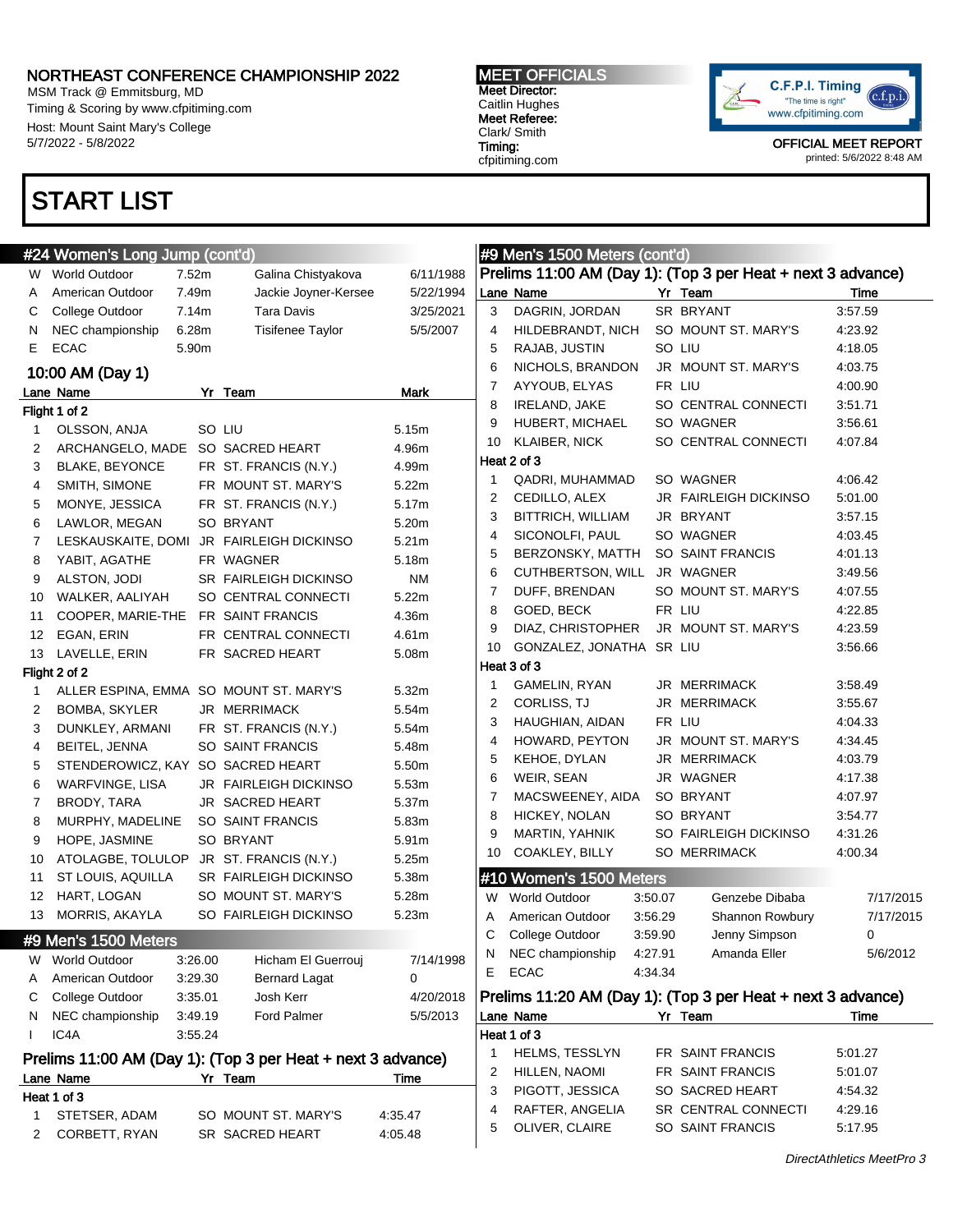MSM Track @ Emmitsburg, MD Timing & Scoring by www.cfpitiming.com Host: Mount Saint Mary's College 5/7/2022 - 5/8/2022

# START LIST

#### MEET OFFICIALS Meet Director: Caitlin Hughes Meet Referee: Clark/ Smith Timing: cfpitiming.com



|              | #10 Women's 1500 Meters (cont'd)        |                                                             |           |                | #17 Men's 110m Hurdles (cont'd)                   |                                                             |           |
|--------------|-----------------------------------------|-------------------------------------------------------------|-----------|----------------|---------------------------------------------------|-------------------------------------------------------------|-----------|
|              |                                         | Prelims 11:20 AM (Day 1): (Top 3 per Heat + next 3 advance) |           |                |                                                   | Prelims 11:45 AM (Day 1): (Top 1 per Heat + next 5 advance) |           |
|              | Lane Name                               | Yr Team                                                     | Time      |                | Lane Name                                         | Yr Team                                                     | Time      |
| 6            | GILPIN, ABIGAIL                         | FR BRYANT                                                   | 5:07.05   | 5              | HEALY, BENJAMIN                                   | SO SACRED HEART                                             | 16.38     |
| 7            | MANDELKOW, SARAH FR SACRED HEART        |                                                             | 5:08.32   | 6              | JENKINS, KOBE                                     | SO SAINT FRANCIS                                            | 15.12     |
| 8            | FREEMAN, SARAH                          | JR BRYANT                                                   | 4:42.47   | 7              | GILCHRIST, RICHARD                                | JR MOUNT ST. MARY'S                                         | 13.86     |
| 9            | DELANEY, KATHLEEN FR SACRED HEART       |                                                             | 5:18.64   |                | Heat 3 of 3                                       |                                                             |           |
|              | Heat 2 of 3                             |                                                             |           | 2              | STEPHENSON, WILL                                  | FR MOUNT ST. MARY'S                                         | 15.56     |
| 1            | KLOTZ, EMILY                            | SO MOUNT ST. MARY'S                                         | 5.29.54   | 3              | THOMAS, TROY                                      | FR ST. FRANCIS (N.Y.)                                       | 17.24     |
| 2            | MAHONEY, AVA                            | <b>SO MERRIMACK</b>                                         | 4:41.99   | 4              | RODRIGUEZ, JONATH                                 | SO CENTRAL CONNECTI                                         | 17.49     |
| 3            | CONNELLY, MOLLY                         | SO MOUNT ST. MARY'S                                         | 5:00.64   | 5              | AROKE, KEVIN                                      | JR BRYANT                                                   | 15.76     |
| 4            | DANA, ASHLEY                            | JR CENTRAL CONNECTI                                         | 4:32.33   | 6              | ELIE, JOHN                                        | <b>SO MERRIMACK</b>                                         | 14.91     |
| 5            | <b>GRISE, KATELYN</b>                   | JR MERRIMACK                                                | 5:01.79   | 7              | GABLE, AARON                                      | <b>SR MERRIMACK</b>                                         | 14.63     |
| 6            | SLOAN, ANASTASIA                        | FR SACRED HEART                                             | 5:08.42   |                | #18 Women's 100m Hurdles                          |                                                             |           |
| 7            | NEEDHAM, RACHEL                         | JR MERRIMACK                                                | 5:04.82   |                | W World Outdoor<br>12.20                          | Keni Harrison                                               | 7/22/2016 |
| 8            | CAMPBELL, MARY                          | SO MOUNT ST. MARY'S                                         | 5:14.70   |                |                                                   | Keni Harrison                                               |           |
| 9            | KAISER, ANGELA                          | SO SACRED HEART                                             | 4:54.91   | Α              | 12.20<br>American Outdoor                         | <b>Brianna Rollins</b>                                      | 7/22/2016 |
|              | Heat 3 of 3                             |                                                             |           | С              | College Outdoor<br>12.39                          | Samantha Jensen                                             | 6/8/2013  |
| 1            | MAGILL, LAUREN                          | <b>SR MERRIMACK</b>                                         | 5:02.39   | N<br>E         | NEC championship<br>13.71<br><b>ECAC</b><br>14.54 |                                                             | 5/4/2014  |
| 2            | AYRES, JULIA                            | JR BRYANT                                                   | 5:00.23   |                |                                                   |                                                             |           |
| 3            | SZAMBEL, ELIZABETH FR WAGNER            |                                                             | 5:03.48   |                |                                                   | Prelims 12:00 PM (Day 1): (Top 1 per Heat + next 5 advance) |           |
| 4            | GRZYBINSKI, EMMA                        | FR BRYANT                                                   | 5:00.48   |                | Lane Name                                         | Yr Team                                                     | Time      |
| 5            | BREA, AINHOA                            | JR LIU                                                      | 4:35.33   |                | Heat 1 of 3                                       |                                                             |           |
| 6            | GRIJALVA, MARIA                         | JR ST. FRANCIS (N.Y.)                                       | 5:14.04   | 2              | FEDOR, EMILY                                      | FR CENTRAL CONNECTI                                         | 18.98     |
| 7            | COHEN, KAYLA                            | SO CENTRAL CONNECTI                                         | 5:08.71   | 3              | RILEY, SHAUNELLE                                  | <b>JR FAIRLEIGH DICKINSO</b>                                | 15.95     |
| 8            | SMITH, ALEXANDRA                        | SO LIU                                                      | 4:33.99   | 4              | FODERA, MAGGIE                                    | FR BRYANT                                                   | 15.88     |
| 9            | <b>IMES, TRINITY</b>                    | FR MOUNT ST. MARY'S                                         | 6:02.70   | 5              | STANAVICH, GABRIEL                                | SO SAINT FRANCIS                                            | 14.38     |
| 10           | RICHARDSON, ESTHE FR ST. FRANCIS (N.Y.) |                                                             | 5:37.58   | 6              | JOHNSON, KIMORA                                   | FR SACRED HEART                                             | 15.20     |
|              |                                         |                                                             |           | 7              | SULLIVAN, KATHRYN                                 | JR MERRIMACK                                                | 15.11     |
|              | #17 Men's 110m Hurdles                  |                                                             |           | 8              | MONYE, JESSICA                                    | FR ST. FRANCIS (N.Y.)                                       | 17.76     |
| W            | <b>World Outdoor</b><br>12.80           | <b>Aries Merritt</b>                                        | 9/7/2012  |                | Heat 2 of 3                                       |                                                             |           |
| A            | 12.80<br>American Outdoor               | <b>Aries Merritt</b>                                        | 9/7/2012  | 3              | MACEK, ASHLEY                                     | <b>SO MERRIMACK</b>                                         | 16.36     |
| С            | College Outdoor<br>12.98                | <b>Grant Holloway</b>                                       | 6/7/2019  | 4              | FERRARO, MARIA                                    | SO SAINT FRANCIS                                            | 15.34     |
| N            | NEC championship<br>13.74               | Dashaun Jackson                                             | 5/5/2019  | 5              | CHAMBERS, RUTH-AN FR WAGNER                       |                                                             | 15.02     |
| $\mathbf{I}$ | IC4A<br>14.84                           |                                                             |           | 6              | ST LOUIS, AQUILLA                                 | SR FAIRLEIGH DICKINSO                                       | 14.48     |
|              |                                         | Prelims 11:45 AM (Day 1): (Top 1 per Heat + next 5 advance) |           | $\overline{7}$ | PERNELL, SARAH                                    | JR MOUNT ST. MARY'S                                         | 15.83     |
|              | Lane Name                               | Yr Team                                                     | Time      | 8              | SALAHUDDIN, DE'JA                                 | FR CENTRAL CONNECTI                                         | 17.06     |
|              | Heat 1 of 3                             |                                                             |           |                | Heat 3 of 3                                       |                                                             |           |
| 2            | CELLA, JOSHUA                           | SO MOUNT ST. MARY'S                                         | 16.88     | 3              | KHOUZAMI, CINTIA                                  | JR MERRIMACK                                                | 16.44     |
| 3            | LEROUX, MATTHEW                         | SO MOUNT ST. MARY'S                                         | <b>NT</b> | 4              | ARCHANGELO, MADE                                  | SO SACRED HEART                                             | 15.81     |
| 4            | WHALEN, CAM                             | JR CENTRAL CONNECTI                                         | 15.39     | 5              | YOST, GRACE                                       | SO BRYANT                                                   | 15.37     |
| 5            | VILLARINI, CARLOS                       | SO CENTRAL CONNECTI                                         | 16.37     | 6              | SZILAGYI, NICOLE                                  | JR SACRED HEART                                             | 14.59     |
| 6            | MORRONE, JOSEPH                         | FR SACRED HEART                                             | 15.06     | 7              | HERNANDEZ, TARA                                   | SR LIU                                                      | 14.63     |
| 7            | WILLIAMS, ARDONNT                       | SO SAINT FRANCIS                                            | 14.15     | 8              | HALL, JANNAH                                      | FR MOUNT ST. MARY'S                                         | 16.83     |
|              | Heat 2 of 3                             |                                                             |           |                |                                                   |                                                             |           |
| 2            | <b>WILLIS, TAEMAR</b>                   | JR SAINT FRANCIS                                            | 15.29     |                |                                                   |                                                             |           |
| 3            | <b>BUSHEY, BRYAN</b>                    | SO SACRED HEART                                             | 16.58     |                |                                                   |                                                             |           |
| 4            | ROBERTS, TIMOTHY                        | JR LIU                                                      | <b>NT</b> |                |                                                   |                                                             |           |
|              |                                         |                                                             |           |                |                                                   |                                                             |           |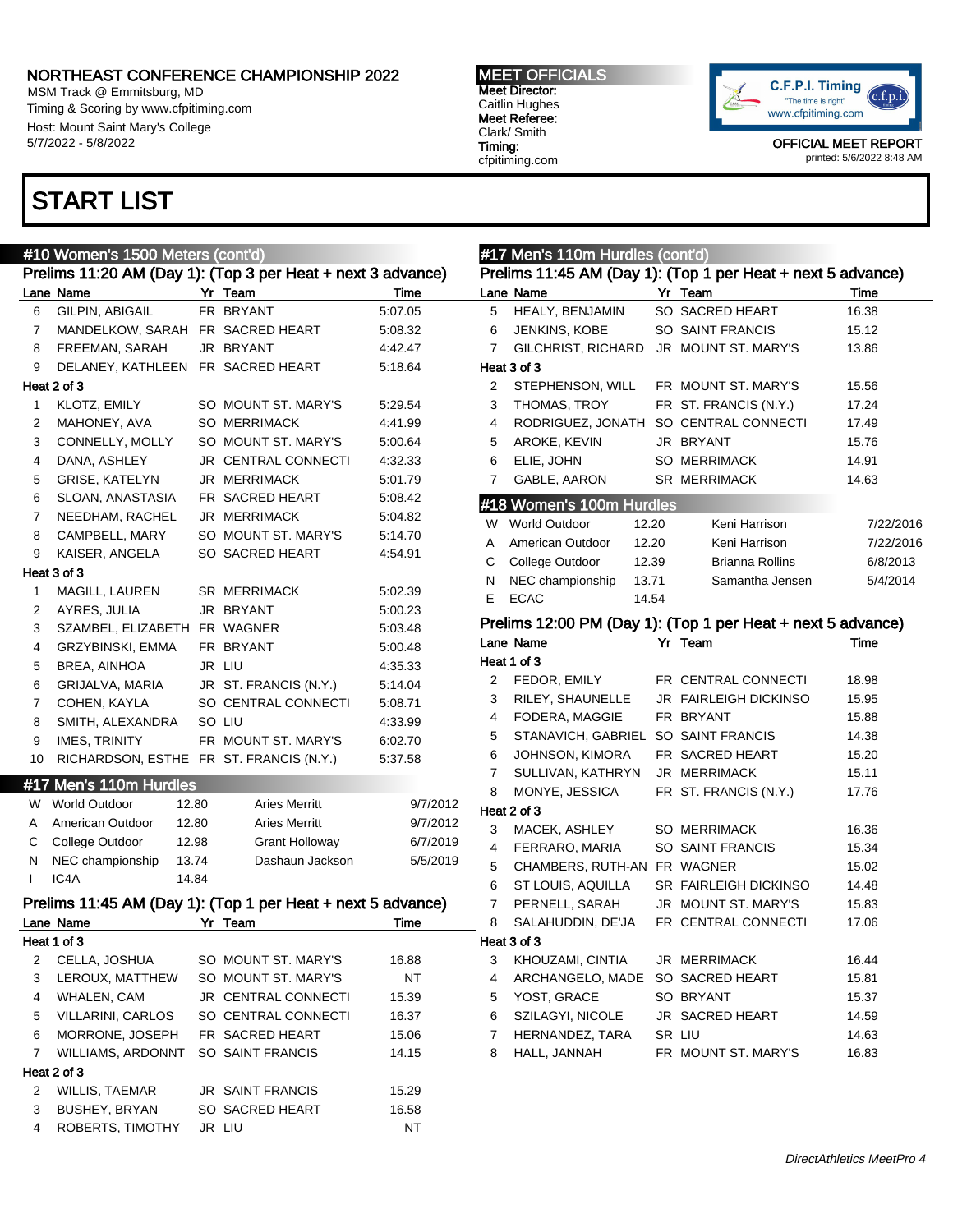MSM Track @ Emmitsburg, MD Timing & Scoring by www.cfpitiming.com Host: Mount Saint Mary's College 5/7/2022 - 5/8/2022

### START LIST

#### #5 Men's 400 Meters W World Outdoor 43.03 Wayde van Niekerk 8/14/2016 A American Outdoor 43.18 Michael Johnson 8/26/1999 C College Outdoor 43.61 Michael Norman 6/8/2018 N NEC championship 45.91 Richard James 2003 I IC4A 48.84 Prelims 12:15 AM (Day 1): (Top 1 per Heat + next 3 advance) Lane Name Name Yr Team Time Heat 1 of 5 1 MUNLYN, JAMES SO MOUNT ST. MARY'S 49.63 2 MCKINNEY, JOHN SO MOUNT ST, MARY'S 53.08 3 JOHN, TYLER FR ST. FRANCIS (N.Y.) 56.32 4 SMITH, JAEDEN SO MERRIMACK 51.85 5 HERNANDEZ, DANIEL SR ST. FRANCIS (N.Y.) 50.17 6 REMKIEWICZ, WILLIA SO BRYANT 48.12 7 COUTURE, CORY SO MERRIMACK 48.84 8 GOODEN JR, ARTHUR SR ST. FRANCIS (N.Y.) 51.00 Heat 2 of 5 1 ELYSEE, SANDLEY SR FAIRLEIGH DICKINSO 49.32 2 LANZENDORFER, AD FR SAINT FRANCIS 52.55 3 RICKETTS, MALIK FR FAIRLEIGH DICKINSO 47.73 4 DIABY, ALI SO CENTRAL CONNECTI NT 5 MAHON, JONATHAN FR SACRED HEART 49.17 6 MIELE, DOMINIC FR SACRED HEART 50.54 7 GOODMAN, JACOB SO BRYANT 50.54 8 PERPIGNAND, ANTOI SO LIU 52.37 Heat 3 of 5 1 CHARVIS, TAVIS SR ST. FRANCIS (N.Y.) 58.88 2 MAHARIO, RAFAEL FR SACRED HEART 49.16 3 SARKISIAN, JACK SO SACRED HEART 52.67 4 COREL, THOMAS JR WAGNER 48.00 5 LOUIS, JASON JR MERRIMACK 49.59 6 ALTMAN, THOMAS SO MOUNT ST. MARY'S 50.85 7 SULLIVAN, RYAN SR MERRIMACK 52.36 8 SMITH, SAMIR
BER SAINT FRANCIS
SO.19 **BER SAINT FRANCIS** Heat 4 of 5 1 READER, DANIEL FR MOUNT ST. MARY'S 48.76 2 LAMANNA, GEORGE FR WAGNER 53.77 3 THEOSMY, MAKHI JR ST. FRANCIS (N.Y.) 48.24 4 EVANS, JUSTIN FR MOUNT ST. MARY'S 51.65 5 JONES, MICHAEL SO LIU 51.24 6 CROOKS, DURAN SR FAIRLEIGH DICKINSO 49.68 7 PELLETIER, NICHOLA JR SACRED HEART 54.58 8 BABCANEC, CYRIL JR WAGNER 49.93 Heat 5 of 5 1 ELLIS, CONROY JR FAIRLEIGH DICKINSO 48.68 2 MEJIA, NICHOLAS SR ST. FRANCIS (N.Y.) 54.01 3 MOORE, MADISON SO MOUNT ST. MARY'S 51.25 #5 Men's 400 Meters (cont'd) Prelims 12:15 AM (Day 1): (Top 1 per Heat + next 3 advance) Lane Name Yr Team Time 4 CADET, JOSHUA JR WAGNER 49.89 5 KURPISZ, MICHAEL FR LIU 54.22 6 WALTON, JASON JR CENTRAL CONNECTI 49.70 7 RAHAMAN, COLIN JR MERRIMACK 51.59 8 CANALE, ANDREW JR BRYANT 48.35 #6 Women's 400 Meters W World Outdoor 47.60 Marita Koch 10/6/1985 A American Outdoor 48.70 Sandi Richards 9/17/2006 C College Outdoor 49.71 Courtney Okolo 4/23/2016 N NEC championship 54.31 Tateen Abdel-Baaith 1998 E ECAC 56.44 Prelims 12:30 PM (Day 1): (Top 1 per Heat + next 5 advance) Lane Name Yr Team Time Heat 1 of 3 1 PINEDA, SAVANNAH FR BRYANT 58.17 2 LUCAS, CHLOE SO FAIRLEIGH DICKINSO 54.98 3 DIAZ, KAMILAH SO CENTRAL CONNECTI 1:02.06 4 GARCIA, SOFIA SO WAGNER 1:00.23 5 RENE, CHRISTINA FR ST. FRANCIS (N.Y.) 59.41 6 RUTHERFORD, ANGE FR WAGNER 1:09.74 7 REYNOLDS, REBECC JR BRYANT 1:02.07 8 JEFFERY, DOMINIQU JR MOUNT ST. MARY'S 58.41 Heat 2 of 3 1 SCINICARIELLO, ABIG FR SACRED HEART 1:04.63 2 GRIFFITH, DANIELLA SR FAIRLEIGH DICKINSO 1:02.16 3 CAMARA, MAGNALEN SO CENTRAL CONNECTI 58.74 4 WILSON, ZARIA FR MOUNT ST. MARY'S 58.56 5 PETIT, HACHLAINE SO LIU 57.55 6 CAWLEY, LAUREN SO BRYANT 1:01.40 7 MOXEY, SAMAA FR MOUNT ST. MARY'S 1:00.64 8 GARRITY, EMMA SO BRYANT 55.23 Heat 3 of 3 1 PHILLIPS, TRICIA SO FAIRLEIGH DICKINSO 1:03.54 2 CHORZEPA, TORI FR SACRED HEART 1:02.19 3 ALABAN-TAFON, RHO SO SAINT FRANCIS 57.12 4 CLAXTON, LONDON SO LIU 1:00.95 5 KAVARSKY, ALEXA JR SACRED HEART 1:00.80 6 XIARHOS, NICOLE JR BRYANT 58.67 7 MILTON, MIA JR WAGNER 58.74 8 LEWIS, JAZMYN SR FAIRLEIGH DICKINSO 56.74

"The time is right"

OFFICIAL MEET REPORT printed: 5/6/2022 8:48 AM



Caitlin Hughes Meet Referee: Clark/ Smith Timing: cfpitiming.com

MEET OFFICIALS Meet Director: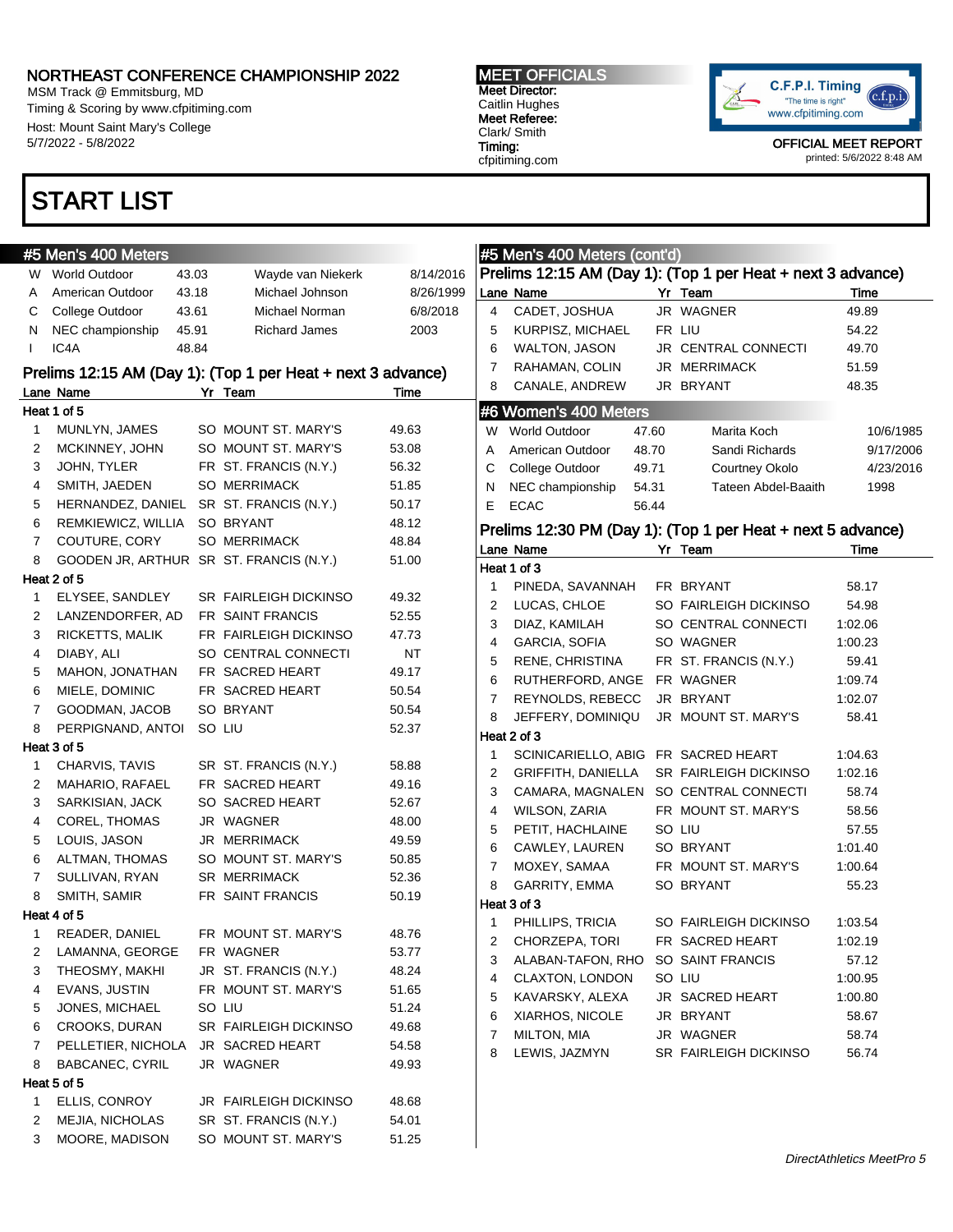MSM Track @ Emmitsburg, MD Timing & Scoring by www.cfpitiming.com Host: Mount Saint Mary's College 5/7/2022 - 5/8/2022

#### MEET OFFICIALS Meet Director: Caitlin Hughes

Meet Referee: Clark/ Smith Timing: cfpitiming.com



OFFICIAL MEET REPORT printed: 5/6/2022 8:48 AM

## START LIST

| #1 Men's 100 Meters    |                                                                                                                                                                                                                                                                                                                             |                                        |                                                                                                                                                                                                                                                                                                                                                                                                                                                                                                                                                                                                                              |                                                                                                                   | #2 Women's 100 Meters  |                                                                                                                                                                                                                                      |                                                                                                                                |                                                                                                                                                                                                                                                                                                                                                                                                                                                                                                                                                                                                                                                                                                                                                                                                                    |
|------------------------|-----------------------------------------------------------------------------------------------------------------------------------------------------------------------------------------------------------------------------------------------------------------------------------------------------------------------------|----------------------------------------|------------------------------------------------------------------------------------------------------------------------------------------------------------------------------------------------------------------------------------------------------------------------------------------------------------------------------------------------------------------------------------------------------------------------------------------------------------------------------------------------------------------------------------------------------------------------------------------------------------------------------|-------------------------------------------------------------------------------------------------------------------|------------------------|--------------------------------------------------------------------------------------------------------------------------------------------------------------------------------------------------------------------------------------|--------------------------------------------------------------------------------------------------------------------------------|--------------------------------------------------------------------------------------------------------------------------------------------------------------------------------------------------------------------------------------------------------------------------------------------------------------------------------------------------------------------------------------------------------------------------------------------------------------------------------------------------------------------------------------------------------------------------------------------------------------------------------------------------------------------------------------------------------------------------------------------------------------------------------------------------------------------|
|                        |                                                                                                                                                                                                                                                                                                                             | Usain Bolt                             | 8/16/2009                                                                                                                                                                                                                                                                                                                                                                                                                                                                                                                                                                                                                    |                                                                                                                   |                        |                                                                                                                                                                                                                                      |                                                                                                                                | 7/16/1988                                                                                                                                                                                                                                                                                                                                                                                                                                                                                                                                                                                                                                                                                                                                                                                                          |
| American Outdoor       |                                                                                                                                                                                                                                                                                                                             | <b>Tyson Gay</b>                       | 9/20/2009                                                                                                                                                                                                                                                                                                                                                                                                                                                                                                                                                                                                                    | A                                                                                                                 | American Outdoor       |                                                                                                                                                                                                                                      |                                                                                                                                | 7/16/1988                                                                                                                                                                                                                                                                                                                                                                                                                                                                                                                                                                                                                                                                                                                                                                                                          |
|                        |                                                                                                                                                                                                                                                                                                                             | Christian Coleman                      | 6/7/2017                                                                                                                                                                                                                                                                                                                                                                                                                                                                                                                                                                                                                     | C                                                                                                                 | College Outdoor        |                                                                                                                                                                                                                                      | Sha'Carri Richardson                                                                                                           | 6/8/2019                                                                                                                                                                                                                                                                                                                                                                                                                                                                                                                                                                                                                                                                                                                                                                                                           |
| NEC championship       |                                                                                                                                                                                                                                                                                                                             | <b>Brendon Rodney</b>                  | 5/7/2016                                                                                                                                                                                                                                                                                                                                                                                                                                                                                                                                                                                                                     | N.                                                                                                                | NEC championship       |                                                                                                                                                                                                                                      | <b>Brittany Johnson</b>                                                                                                        | 5/4/2014                                                                                                                                                                                                                                                                                                                                                                                                                                                                                                                                                                                                                                                                                                                                                                                                           |
| IC4A                   |                                                                                                                                                                                                                                                                                                                             |                                        |                                                                                                                                                                                                                                                                                                                                                                                                                                                                                                                                                                                                                              | Е                                                                                                                 | <b>ECAC</b>            |                                                                                                                                                                                                                                      |                                                                                                                                |                                                                                                                                                                                                                                                                                                                                                                                                                                                                                                                                                                                                                                                                                                                                                                                                                    |
|                        |                                                                                                                                                                                                                                                                                                                             |                                        |                                                                                                                                                                                                                                                                                                                                                                                                                                                                                                                                                                                                                              |                                                                                                                   |                        |                                                                                                                                                                                                                                      |                                                                                                                                |                                                                                                                                                                                                                                                                                                                                                                                                                                                                                                                                                                                                                                                                                                                                                                                                                    |
|                        |                                                                                                                                                                                                                                                                                                                             |                                        | Time                                                                                                                                                                                                                                                                                                                                                                                                                                                                                                                                                                                                                         |                                                                                                                   |                        |                                                                                                                                                                                                                                      |                                                                                                                                | Time                                                                                                                                                                                                                                                                                                                                                                                                                                                                                                                                                                                                                                                                                                                                                                                                               |
|                        |                                                                                                                                                                                                                                                                                                                             |                                        |                                                                                                                                                                                                                                                                                                                                                                                                                                                                                                                                                                                                                              |                                                                                                                   |                        |                                                                                                                                                                                                                                      |                                                                                                                                |                                                                                                                                                                                                                                                                                                                                                                                                                                                                                                                                                                                                                                                                                                                                                                                                                    |
| FONTES, JOSEPH         |                                                                                                                                                                                                                                                                                                                             |                                        | NT                                                                                                                                                                                                                                                                                                                                                                                                                                                                                                                                                                                                                           | 2                                                                                                                 |                        |                                                                                                                                                                                                                                      |                                                                                                                                | 13.09                                                                                                                                                                                                                                                                                                                                                                                                                                                                                                                                                                                                                                                                                                                                                                                                              |
| <b>BAKER, BRYCE</b>    |                                                                                                                                                                                                                                                                                                                             |                                        | 11.25                                                                                                                                                                                                                                                                                                                                                                                                                                                                                                                                                                                                                        | 3                                                                                                                 | DARISME, KALESHA       |                                                                                                                                                                                                                                      |                                                                                                                                | 12.96                                                                                                                                                                                                                                                                                                                                                                                                                                                                                                                                                                                                                                                                                                                                                                                                              |
|                        |                                                                                                                                                                                                                                                                                                                             |                                        | 11.53                                                                                                                                                                                                                                                                                                                                                                                                                                                                                                                                                                                                                        | 4                                                                                                                 | BERTARELLI, ANA        |                                                                                                                                                                                                                                      |                                                                                                                                | 12.53                                                                                                                                                                                                                                                                                                                                                                                                                                                                                                                                                                                                                                                                                                                                                                                                              |
| HUGHES, ALEXANDE       |                                                                                                                                                                                                                                                                                                                             |                                        | 11.44                                                                                                                                                                                                                                                                                                                                                                                                                                                                                                                                                                                                                        | 5                                                                                                                 | MOCARSKI, MAYA         |                                                                                                                                                                                                                                      |                                                                                                                                | 12.35                                                                                                                                                                                                                                                                                                                                                                                                                                                                                                                                                                                                                                                                                                                                                                                                              |
| CHAMBERS, DANIEL       |                                                                                                                                                                                                                                                                                                                             |                                        | 10.76                                                                                                                                                                                                                                                                                                                                                                                                                                                                                                                                                                                                                        | 6                                                                                                                 |                        |                                                                                                                                                                                                                                      |                                                                                                                                | <b>NT</b>                                                                                                                                                                                                                                                                                                                                                                                                                                                                                                                                                                                                                                                                                                                                                                                                          |
| CHARLES, TODD          |                                                                                                                                                                                                                                                                                                                             |                                        | 10.64                                                                                                                                                                                                                                                                                                                                                                                                                                                                                                                                                                                                                        | 7                                                                                                                 | BAILEY, KAYLIA         |                                                                                                                                                                                                                                      |                                                                                                                                | 12.77                                                                                                                                                                                                                                                                                                                                                                                                                                                                                                                                                                                                                                                                                                                                                                                                              |
| SAUNDERS, JULIAN       |                                                                                                                                                                                                                                                                                                                             |                                        | 10.97                                                                                                                                                                                                                                                                                                                                                                                                                                                                                                                                                                                                                        | 8                                                                                                                 | MOORE, JALURAH         |                                                                                                                                                                                                                                      |                                                                                                                                | 11.96                                                                                                                                                                                                                                                                                                                                                                                                                                                                                                                                                                                                                                                                                                                                                                                                              |
|                        |                                                                                                                                                                                                                                                                                                                             |                                        |                                                                                                                                                                                                                                                                                                                                                                                                                                                                                                                                                                                                                              |                                                                                                                   |                        |                                                                                                                                                                                                                                      |                                                                                                                                |                                                                                                                                                                                                                                                                                                                                                                                                                                                                                                                                                                                                                                                                                                                                                                                                                    |
| SOMOZA, MICHAEL        |                                                                                                                                                                                                                                                                                                                             |                                        | 12.95                                                                                                                                                                                                                                                                                                                                                                                                                                                                                                                                                                                                                        | 2                                                                                                                 | SATISH, PRITHIKA       |                                                                                                                                                                                                                                      |                                                                                                                                | 12.83                                                                                                                                                                                                                                                                                                                                                                                                                                                                                                                                                                                                                                                                                                                                                                                                              |
| RECTO, FRANCO          |                                                                                                                                                                                                                                                                                                                             |                                        | 11.39                                                                                                                                                                                                                                                                                                                                                                                                                                                                                                                                                                                                                        | 3                                                                                                                 | FERRON, AVERY          |                                                                                                                                                                                                                                      |                                                                                                                                | 12.96                                                                                                                                                                                                                                                                                                                                                                                                                                                                                                                                                                                                                                                                                                                                                                                                              |
| MURPHEY, LOGAN         |                                                                                                                                                                                                                                                                                                                             |                                        | 11.26                                                                                                                                                                                                                                                                                                                                                                                                                                                                                                                                                                                                                        | 4                                                                                                                 | RILEY, SHANTELLE       |                                                                                                                                                                                                                                      |                                                                                                                                | 11.88                                                                                                                                                                                                                                                                                                                                                                                                                                                                                                                                                                                                                                                                                                                                                                                                              |
| BARATTA, JOHN CAR      |                                                                                                                                                                                                                                                                                                                             |                                        | 10.96                                                                                                                                                                                                                                                                                                                                                                                                                                                                                                                                                                                                                        | 5                                                                                                                 | SALAHUDDIN, DE'JA      |                                                                                                                                                                                                                                      |                                                                                                                                | 14.09                                                                                                                                                                                                                                                                                                                                                                                                                                                                                                                                                                                                                                                                                                                                                                                                              |
|                        |                                                                                                                                                                                                                                                                                                                             |                                        | 10.82                                                                                                                                                                                                                                                                                                                                                                                                                                                                                                                                                                                                                        | 6                                                                                                                 | ALSTON, JODI           |                                                                                                                                                                                                                                      |                                                                                                                                | 12.39                                                                                                                                                                                                                                                                                                                                                                                                                                                                                                                                                                                                                                                                                                                                                                                                              |
| HISLOP, AKO            |                                                                                                                                                                                                                                                                                                                             |                                        | 10.59                                                                                                                                                                                                                                                                                                                                                                                                                                                                                                                                                                                                                        | $\overline{7}$                                                                                                    | DUNKLEY, ARMANI        |                                                                                                                                                                                                                                      |                                                                                                                                | 12.44                                                                                                                                                                                                                                                                                                                                                                                                                                                                                                                                                                                                                                                                                                                                                                                                              |
| KOO, ALEXANDER         |                                                                                                                                                                                                                                                                                                                             |                                        | 11.58                                                                                                                                                                                                                                                                                                                                                                                                                                                                                                                                                                                                                        | 8                                                                                                                 | DELGADO, ALEXUS        |                                                                                                                                                                                                                                      |                                                                                                                                | 13.24                                                                                                                                                                                                                                                                                                                                                                                                                                                                                                                                                                                                                                                                                                                                                                                                              |
|                        |                                                                                                                                                                                                                                                                                                                             |                                        |                                                                                                                                                                                                                                                                                                                                                                                                                                                                                                                                                                                                                              |                                                                                                                   |                        |                                                                                                                                                                                                                                      |                                                                                                                                |                                                                                                                                                                                                                                                                                                                                                                                                                                                                                                                                                                                                                                                                                                                                                                                                                    |
|                        |                                                                                                                                                                                                                                                                                                                             |                                        | 11.77                                                                                                                                                                                                                                                                                                                                                                                                                                                                                                                                                                                                                        | 2                                                                                                                 | GILLESPIE, MAGGIE      |                                                                                                                                                                                                                                      |                                                                                                                                | 13.45                                                                                                                                                                                                                                                                                                                                                                                                                                                                                                                                                                                                                                                                                                                                                                                                              |
| DIXON, JOVAN           |                                                                                                                                                                                                                                                                                                                             |                                        | 10.95                                                                                                                                                                                                                                                                                                                                                                                                                                                                                                                                                                                                                        | 3                                                                                                                 | SALAS, CLAUDIA         |                                                                                                                                                                                                                                      |                                                                                                                                | 13.39                                                                                                                                                                                                                                                                                                                                                                                                                                                                                                                                                                                                                                                                                                                                                                                                              |
| NOREIGA, RENALDO-      |                                                                                                                                                                                                                                                                                                                             |                                        | 11.36                                                                                                                                                                                                                                                                                                                                                                                                                                                                                                                                                                                                                        | 4                                                                                                                 | <b>WATSON, CAMILLE</b> |                                                                                                                                                                                                                                      |                                                                                                                                | 12.41                                                                                                                                                                                                                                                                                                                                                                                                                                                                                                                                                                                                                                                                                                                                                                                                              |
|                        |                                                                                                                                                                                                                                                                                                                             |                                        | 11.28                                                                                                                                                                                                                                                                                                                                                                                                                                                                                                                                                                                                                        | 5                                                                                                                 |                        |                                                                                                                                                                                                                                      |                                                                                                                                | 11.81                                                                                                                                                                                                                                                                                                                                                                                                                                                                                                                                                                                                                                                                                                                                                                                                              |
| LOTH, TYLER            |                                                                                                                                                                                                                                                                                                                             |                                        | 10.90                                                                                                                                                                                                                                                                                                                                                                                                                                                                                                                                                                                                                        | 6                                                                                                                 |                        |                                                                                                                                                                                                                                      |                                                                                                                                | 12.43                                                                                                                                                                                                                                                                                                                                                                                                                                                                                                                                                                                                                                                                                                                                                                                                              |
| SEY, MOMODOU           |                                                                                                                                                                                                                                                                                                                             |                                        | 10.33                                                                                                                                                                                                                                                                                                                                                                                                                                                                                                                                                                                                                        | 7                                                                                                                 | MURNANE, MOLLY         |                                                                                                                                                                                                                                      |                                                                                                                                | 12.86                                                                                                                                                                                                                                                                                                                                                                                                                                                                                                                                                                                                                                                                                                                                                                                                              |
|                        |                                                                                                                                                                                                                                                                                                                             |                                        | 11.99                                                                                                                                                                                                                                                                                                                                                                                                                                                                                                                                                                                                                        | 8                                                                                                                 |                        |                                                                                                                                                                                                                                      |                                                                                                                                | 12.95                                                                                                                                                                                                                                                                                                                                                                                                                                                                                                                                                                                                                                                                                                                                                                                                              |
|                        |                                                                                                                                                                                                                                                                                                                             |                                        |                                                                                                                                                                                                                                                                                                                                                                                                                                                                                                                                                                                                                              |                                                                                                                   |                        |                                                                                                                                                                                                                                      |                                                                                                                                |                                                                                                                                                                                                                                                                                                                                                                                                                                                                                                                                                                                                                                                                                                                                                                                                                    |
| PRATCHER, ALEX         |                                                                                                                                                                                                                                                                                                                             |                                        | 11.46                                                                                                                                                                                                                                                                                                                                                                                                                                                                                                                                                                                                                        | 3                                                                                                                 |                        |                                                                                                                                                                                                                                      |                                                                                                                                | 12.58                                                                                                                                                                                                                                                                                                                                                                                                                                                                                                                                                                                                                                                                                                                                                                                                              |
| HIBBERT, NAZIR         |                                                                                                                                                                                                                                                                                                                             |                                        | 11.49                                                                                                                                                                                                                                                                                                                                                                                                                                                                                                                                                                                                                        | 4                                                                                                                 | WASSICK, MEGAN         |                                                                                                                                                                                                                                      |                                                                                                                                | 12.97                                                                                                                                                                                                                                                                                                                                                                                                                                                                                                                                                                                                                                                                                                                                                                                                              |
| <b>BRINKEN, CORRY</b>  |                                                                                                                                                                                                                                                                                                                             |                                        | 11.04                                                                                                                                                                                                                                                                                                                                                                                                                                                                                                                                                                                                                        | 5                                                                                                                 |                        |                                                                                                                                                                                                                                      |                                                                                                                                | 12.30                                                                                                                                                                                                                                                                                                                                                                                                                                                                                                                                                                                                                                                                                                                                                                                                              |
|                        |                                                                                                                                                                                                                                                                                                                             |                                        | 10.71                                                                                                                                                                                                                                                                                                                                                                                                                                                                                                                                                                                                                        | 6                                                                                                                 |                        |                                                                                                                                                                                                                                      |                                                                                                                                | 12.76                                                                                                                                                                                                                                                                                                                                                                                                                                                                                                                                                                                                                                                                                                                                                                                                              |
|                        |                                                                                                                                                                                                                                                                                                                             |                                        |                                                                                                                                                                                                                                                                                                                                                                                                                                                                                                                                                                                                                              | 7                                                                                                                 |                        |                                                                                                                                                                                                                                      |                                                                                                                                | 13.04                                                                                                                                                                                                                                                                                                                                                                                                                                                                                                                                                                                                                                                                                                                                                                                                              |
|                        |                                                                                                                                                                                                                                                                                                                             |                                        |                                                                                                                                                                                                                                                                                                                                                                                                                                                                                                                                                                                                                              |                                                                                                                   |                        |                                                                                                                                                                                                                                      |                                                                                                                                | 11.97                                                                                                                                                                                                                                                                                                                                                                                                                                                                                                                                                                                                                                                                                                                                                                                                              |
|                        |                                                                                                                                                                                                                                                                                                                             |                                        |                                                                                                                                                                                                                                                                                                                                                                                                                                                                                                                                                                                                                              |                                                                                                                   |                        |                                                                                                                                                                                                                                      |                                                                                                                                |                                                                                                                                                                                                                                                                                                                                                                                                                                                                                                                                                                                                                                                                                                                                                                                                                    |
|                        |                                                                                                                                                                                                                                                                                                                             |                                        |                                                                                                                                                                                                                                                                                                                                                                                                                                                                                                                                                                                                                              |                                                                                                                   |                        |                                                                                                                                                                                                                                      |                                                                                                                                | 12.70                                                                                                                                                                                                                                                                                                                                                                                                                                                                                                                                                                                                                                                                                                                                                                                                              |
| <b>BLEUS, DOURVENS</b> |                                                                                                                                                                                                                                                                                                                             |                                        |                                                                                                                                                                                                                                                                                                                                                                                                                                                                                                                                                                                                                              |                                                                                                                   |                        |                                                                                                                                                                                                                                      |                                                                                                                                | 12.61                                                                                                                                                                                                                                                                                                                                                                                                                                                                                                                                                                                                                                                                                                                                                                                                              |
|                        |                                                                                                                                                                                                                                                                                                                             |                                        |                                                                                                                                                                                                                                                                                                                                                                                                                                                                                                                                                                                                                              |                                                                                                                   |                        |                                                                                                                                                                                                                                      |                                                                                                                                | 12.28                                                                                                                                                                                                                                                                                                                                                                                                                                                                                                                                                                                                                                                                                                                                                                                                              |
|                        |                                                                                                                                                                                                                                                                                                                             |                                        |                                                                                                                                                                                                                                                                                                                                                                                                                                                                                                                                                                                                                              |                                                                                                                   |                        |                                                                                                                                                                                                                                      |                                                                                                                                | 12.02                                                                                                                                                                                                                                                                                                                                                                                                                                                                                                                                                                                                                                                                                                                                                                                                              |
| STRACHN, BRIAN         |                                                                                                                                                                                                                                                                                                                             | SR ST. FRANCIS (N.Y.)                  | 10.71                                                                                                                                                                                                                                                                                                                                                                                                                                                                                                                                                                                                                        | 7                                                                                                                 | MORRIS, AKAYLA         |                                                                                                                                                                                                                                      | SO FAIRLEIGH DICKINSO                                                                                                          | 13.03                                                                                                                                                                                                                                                                                                                                                                                                                                                                                                                                                                                                                                                                                                                                                                                                              |
|                        |                                                                                                                                                                                                                                                                                                                             |                                        |                                                                                                                                                                                                                                                                                                                                                                                                                                                                                                                                                                                                                              |                                                                                                                   |                        |                                                                                                                                                                                                                                      |                                                                                                                                |                                                                                                                                                                                                                                                                                                                                                                                                                                                                                                                                                                                                                                                                                                                                                                                                                    |
| AGBAYEWA, AYOMID       |                                                                                                                                                                                                                                                                                                                             | SO MOUNT ST. MARY'S                    | 11.49                                                                                                                                                                                                                                                                                                                                                                                                                                                                                                                                                                                                                        | 8                                                                                                                 | DIAZ, JENNESSY         |                                                                                                                                                                                                                                      | JR ST. FRANCIS (N.Y.)                                                                                                          | 13.03                                                                                                                                                                                                                                                                                                                                                                                                                                                                                                                                                                                                                                                                                                                                                                                                              |
|                        | W World Outdoor<br>College Outdoor<br>Lane Name<br>Heat 1 of 5<br>Heat 2 of 5<br>GILCHRIST, RICHARD<br>Heat 3 of 5<br>CASTORINA, ERIC<br>CROWLEY, LANDON<br>SMART, JAMORE<br>Heat 4 of 5<br>MCKENZIE, JORDAN<br>FISHER, ZACHARY<br>NEBLETT, TORIAN<br>Heat 5 of 5<br>NIESEN, JACOB<br>FYE-MOORE, MILES<br>SIMPSON, KIERRYSE | 9.58<br>9.69<br>9.82<br>10.27<br>10.94 | Yr Team<br>SO LIU<br>SO SAINT FRANCIS<br>CARDARELLI, EDWAR SO BRYANT<br><b>SR MERRIMACK</b><br>SO FAIRLEIGH DICKINSO<br>SO MOUNT ST. MARY'S<br>FR SAINT FRANCIS<br>JR SACRED HEART<br>FR MERRIMACK<br>JR WAGNER<br>FR BRYANT<br>JR MOUNT ST. MARY'S<br>SR FAIRLEIGH DICKINSO<br>SO MOUNT ST. MARY'S<br>SR WAGNER<br>JR CENTRAL CONNECTI<br>SO ST. FRANCIS (N.Y.)<br>FR MERRIMACK<br>FR CENTRAL CONNECTI<br>SO LIU<br>SR ST. FRANCIS (N.Y.)<br>SO CENTRAL CONNECTI<br>SO SACRED HEART<br>JR SACRED HEART<br>SO LIU<br>FR MERRIMACK<br>FR MOUNT ST. MARY'S<br>JR SACRED HEART<br>FR MERRIMACK<br>SR CENTRAL CONNECTI<br>FR LIU | Prelims 12:45 AM (Day 1): (Top 1 per Heat + next 3 advance)<br>10.75<br>11.23<br>11.48<br>11.17<br>10.71<br>11.07 | 8<br>3<br>4<br>5<br>6  | W World Outdoor<br>Lane Name<br>Heat 1 of 5<br>Heat 2 of 5<br>Heat 3 of 5<br>CREWS, MYLAN<br>PIERRE, GARCELLE<br>Heat 4 of 5<br>HAUET, LAURIE<br>Heat 5 of 5<br>LEWIS, DIAMOND<br>PIZZITOLA, LIVVY<br>KIDD, JASMINE<br>HOPE, JASMINE | 10.49<br>10.49<br>10.75<br>11.58<br>12.04<br>CARMINUCCI, TESSA<br>FLAMBERT, ANNABEL<br>BRATHWAITE, ADRIA<br>CAPOZZI, CHRISTINA | Florence Griffith-Joyner<br>Florence Griffith Joyner<br>Prelims 1:00 AM (Day 1): (Top 1 per Heat + next 3 advance)<br>Yr Team<br>SO SACRED HEART<br>SR CENTRAL CONNECTI<br>SO BRYANT<br>SO SACRED HEART<br>FR LIU<br>SO CENTRAL CONNECTI<br><b>JR SAINT FRANCIS</b><br>SO SACRED HEART<br>FR MOUNT ST. MARY'S<br>SR FAIRLEIGH DICKINSO<br>FR CENTRAL CONNECTI<br>SR FAIRLEIGH DICKINSO<br>FR ST. FRANCIS (N.Y.)<br>SO SACRED HEART<br>SO SACRED HEART<br>JR WAGNER<br>SO LIU<br><b>JR SAINT FRANCIS</b><br>FR MOUNT ST. MARY'S<br>SO MERRIMACK<br>SO CENTRAL CONNECTI<br>SO BRYANT<br>FR SACRED HEART<br>SR LIU<br>ADESANYA, PATRICIA SO BRYANT<br>CAPO-CHICHI, NYLAH FR MOUNT ST. MARY'S<br>VANDERGRIFT, AALIY SO SAINT FRANCIS<br>SO MOUNT ST. MARY'S<br>FR CENTRAL CONNECTI<br>FR MOUNT ST. MARY'S<br>SO BRYANT |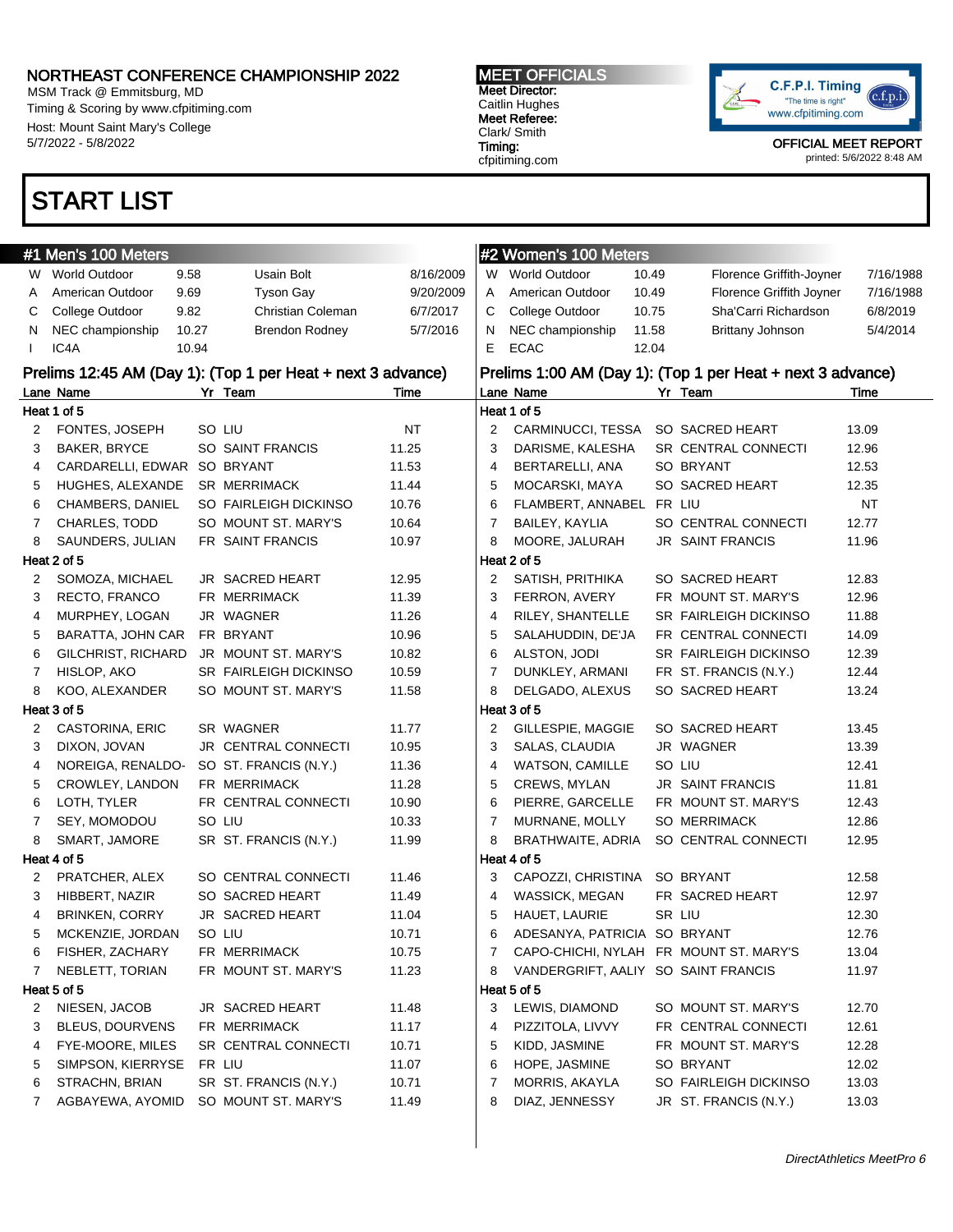MSM Track @ Emmitsburg, MD Timing & Scoring by www.cfpitiming.com Host: Mount Saint Mary's College 5/7/2022 - 5/8/2022

### START LIST

#### #32 Women's Discus 9 plus ties to final for 3 additional throws W World Outdoor 76.80m Gabriele Reinsch 7/9/1988 A American Outdoor 69.17m Gia Lewis- Smallwood 8/30/2014 C College Outdoor 67.48m Meg Ritchie 4/26/1981 N NEC championship 51.15m Taylor Johnson 5/4/2013 E ECAC 43.00m 1:00 AM (Day 1) Lane Name **Mark** Yr Team **Mark** Mark Flight 1 of 2 1 CURRAN, SAMANTHA SR SACRED HEART 29.80m 2 CHAMPAGNE, MAKAY FR MERRIMACK 34.92m 3 KEARNS, MOLLY JR SACRED HEART 29.42m 4 DIAZ, BRIANNA SO SACRED HEART 32.77m 5 FYOCK, CAROLINE SO SAINT FRANCIS 31.27m 6 HOWERTON, KATELY FR BRYANT 35.22m 7 PARKS, CASSIDI FR MOUNT ST. MARY'S 29.78m 8 CONVERY, ASHLEIGH SR FAIRLEIGH DICKINSO 28.98m 9 BAKARE, HAFSAT FR MOUNT ST. MARY'S 34.98m 10 JOHNSON, ELLA FR FAIRLEIGH DICKINSO 29.84m 11 BERTOLINI, JULIANA FR MOUNT ST. MARY'S 27.74m 12 RIVARD, MADELINE SO SACRED HEART 24.74m 13 PANTON, SADE SO LIU 25.80m Flight 2 of 2 1 WILLIAMS, SHERENE SO LIU 39.27m 2 SEDUN, CARLY FR SAINT FRANCIS 37.57m 3 DECOFF, KEIGHAN FR MOUNT ST. MARY'S 38.91m 4 LAGOY, LILY SO BRYANT 36.74m 5 FLORES, HANNAH SR MERRIMACK 40.88m 6 SHAW, FAITH SO LIU 36.10m 7 ORIAKHI, ANN MARIE FR MOUNT ST. MARY'S 37.04m 8 RIZIK, LAURA JR BRYANT 37.75m 9 MITCHELL, SARAH SO SACRED HEART 36.02m 10 BOCK, BROOKE FR BRYANT 36.41m 11 PAGE, ADRIAN JR SAINT FRANCIS 38.15m 12 MECHLINSKI, JULIA SO BRYANT 35.42m 13 BONHOMETRE, JODIE SR WAGNER 35.94m 14 MOKWUAH, ABBIE JR SACRED HEART 36.45m #27 Men's Shot Put 9 plus ties to final for 3 additional throws W World Outdoor 23.12m Randy Barnes 5/20/1990 A American Outdoor 23.13m Randy Barnes 5/20/1990 C College Outdoor 22.00m John Godina 6/3/1995 N NEC championship 18.97m Jonathan Kalnas 2002 I IC4A 15.85m #27 Men's Shot Put (cont'd) 1:00 PM (Day 1) Lane Name **Name** Yr Team **Mark** Flight 1 of 2 1 MIODUSZEWSKI, ROM JR FAIRLEIGH DICKINSO 13.11m 2 GIANNI, NICK SO CENTRAL CONNECTI 12.36m 3 GLENNON, AIDAN FR SACRED HEART 12.16m 4 DONLAN, TROY SO SAINT FRANCIS 13.82m 5 MCCARTHY, ANDREW JR CENTRAL CONNECTI 13.85m 6 SCHMID, LEON SR BRYANT 14.04m 7 BLATMAN, DANIEL SO SACRED HEART 13.34m 8 DIKE, IKECHI FR CENTRAL CONNECTI 13.34m 9 CHOWDHURY, ISHRA JR LIU 10.06m 10 PEPE, MICHAEL JR WAGNER NM 11 COLON, RAFAEL FR FAIRLEIGH DICKINSO 11.19m 12 STETSER, ANDREW JR MOUNT ST. MARY'S 10.75m 13 KNIGHT, CONNOR SO LIU 10.53m 14 OAKES, JARED FR SAINT FRANCIS 14.02m 15 CHEVALIER, CLAUDE SO MERRIMACK 13.10m Flight 2 of 2 1 CEPYS, DOMINYKAS SO FAIRLEIGH DICKINSO 16.18m 2 HYDE, NICKOLAS SO SAINT FRANCIS 18.03m 3 DURDEN, COREY JR WAGNER 15.25m 4 CROCE, CAMERON JR SACRED HEART 15.44m 5 CLAY, BENJAMIN SR FAIRLEIGH DICKINSO 16.80m 6 GREEN, LEON SO CENTRAL CONNECTI 14.98m 7 OYETIBO, DAMILARE SR ST. FRANCIS (N.Y.) 14.61m 8 RADZION, ED JR CENTRAL CONNECTI 15.35m 9 HYDE, DUSTIN FR SAINT FRANCIS 16.59m 10 BRUDER, JOHN FR BRYANT 15.49m 11 MACK, TYRONE FR CENTRAL CONNECTI 15.18m 12 CLOUTIER, BRETT SR BRYANT 16.04m 13 MULLINGS, TAHJ SO FAIRLEIGH DICKINSO 15.30m 14 FALWELL, RENALDI SO MOUNT ST. MARY'S 14.34m 15 DUBIEL, GRANT SO BRYANT 14.45m 16 QUAYE, NATHAN JR MERRIMACK 14.29m #21 Men's Pole Vault Progression- 3.70, 3.85, 4.00, 4.15, 4.30, 4.40, 4.50, 4.60, 4.70, 4.80 +0.05 W World Outdoor 6.15m Mondo Duplantis 9/17/2020 A American Outdoor 6.04m Brad Walker 0 C College Outdoor 6.00m Mondo Duplantis 5/11/2019 N NEC championship 5.05m Nave, Carter 5/1/2021 IC4A 4.80m 1:00 PM (Day 1) Lane Name **Name 1988** Yr Team 1988 Mark

MEET OFFICIALS Meet Director: Caitlin Hughes Meet Referee: Clark/ Smith Timing: cfpitiming.com

Flight 1 of 1



OFFICIAL MEET REPORT printed: 5/6/2022 8:48 AM

JONES, CAGE JR MOUNT ST. MARY'S 4.37m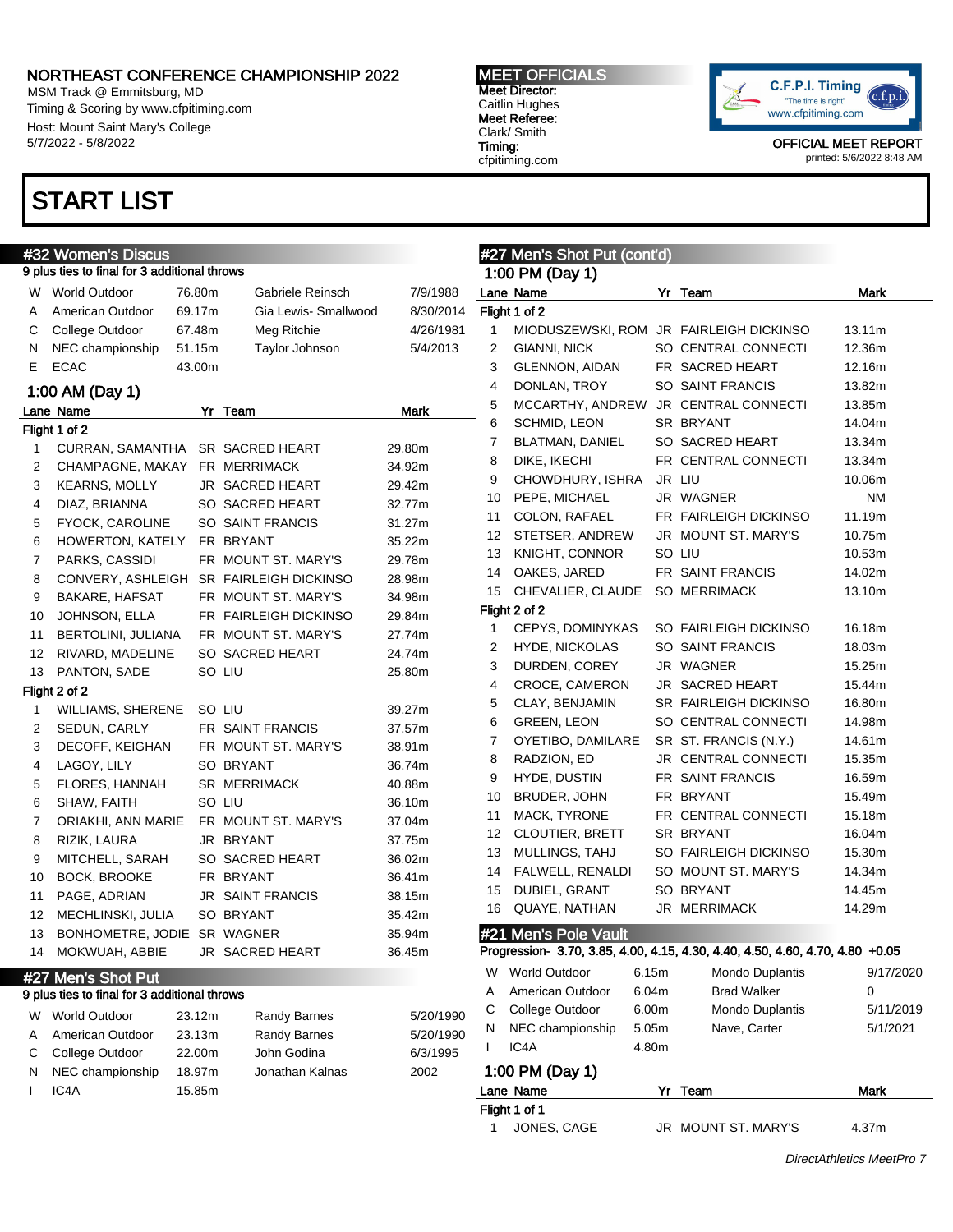MSM Track @ Emmitsburg, MD Timing & Scoring by www.cfpitiming.com Host: Mount Saint Mary's College 5/7/2022 - 5/8/2022

### START LIST

#### #21 Men's Pole Vault (cont'd)

|                   | 1:00 PM (Day 1)          |                         |           |
|-------------------|--------------------------|-------------------------|-----------|
|                   | Lane Name                | Yr Team                 | Mark      |
| $\overline{2}$    | NAVE, CARTER             | SR MOUNT ST. MARY'S     | 4.90m     |
| 3                 | TUOMEY, JACKSON          | FR SAINT FRANCIS        | 4.82m     |
| 4                 | RAM, ANDREW              | SO CENTRAL CONNECTI     | 3.65m     |
| 5                 | JONES, MASON             | SO BRYANT               | 4.45m     |
| 6                 | LANE, RYAN               | SO WAGNER               | 4.35m     |
| $\overline{7}$    | HARMAN, RYAN             | SO SAINT FRANCIS        | 4.40m     |
| 8                 | MIRECKI, NICHOLAS        | SO BRYANT               | 4.40m     |
| 9                 | DIGANGI, DANIEL          | SO SACRED HEART         | 4.37m     |
| 10                | WHITAKER, MATTHE         | SO MOUNT ST. MARY'S     | <b>NM</b> |
| 11                | LUSSIER, MAXIM           | FR MERRIMACK            | 4.45m     |
| $12 \overline{ }$ | LITWINOVICH, HAIDE       | FR SAINT FRANCIS        | 3.95m     |
| 13                | BOTHWELL, MAX            | <b>FR MERRIMACK</b>     | 4.25m     |
| 14                | ABEL, BRYAN              | <b>JR SAINT FRANCIS</b> | 4.10m     |
| 15                | ROSAS-PEREZ, YOSK        | SO CENTRAL CONNECTI     | 4.05m     |
| 16                | GARDNER, DREW            | <b>SR MERRIMACK</b>     | 4.15m     |
| 17                | FAHEY, ARRAN             | FR MOUNT ST. MARY'S     | 4.67m     |
| 18                | GROSSMAN, MATTHE         | FR MOUNT ST. MARY'S     | 3.50m     |
| 19                | <b>HOLSINGER, CARTER</b> | SO MOUNT ST. MARY'S     | 4.92m     |

#### #20 Women's High Jump

#### Progression- 1.39, 1.44, 1.49, 1.54, 1.59, 1.64, 1.67, 1.70, 1.73, +0.03

| W  | <b>World Outdoor</b> | 2.09 <sub>m</sub> | Stefka Kostadinova      | 8/30/1987 |
|----|----------------------|-------------------|-------------------------|-----------|
| A  | American Outdoor     | 2.05m             | <b>Chaunte Lowe</b>     | 6/26/2010 |
|    | C College Outdoor    | 1.99m             | <b>Brigetta Barrett</b> | 5/11/2013 |
| N. | NEC championship     | 1.78m             | Kyaira Wright-Harmon    | 5/2/2015  |
|    | <b>ECAC</b>          | 1.67m             |                         |           |

#### 1:00 PM (Day 1)

|    | Lane Name              | Yr | Team                    | <b>Mark</b>       |
|----|------------------------|----|-------------------------|-------------------|
|    | Flight 1 of 1          |    |                         |                   |
| 1  | LAMOREAUX, SARAH       |    | FR SACRED HEART         | 1.40m             |
| 2  | DUNKLEY, ARMANI        |    | FR ST. FRANCIS (N.Y.)   | 1.65m             |
| 3  | DOUGELA, HAYLEY        |    | <b>SR MERRIMACK</b>     | 1.63m             |
| 4  | RATCHFORD, CAROLI      |    | SO SAINT FRANCIS        | 1.65m             |
| 5  | PATTERSON, JANEE'      |    | SO ST. FRANCIS (N.Y.)   | 1.52m             |
| 6  | CHEVANNES, JAELYN      |    | SO MOUNT ST. MARY'S     | 1.56m             |
| 7  | BOMBA, SKYLER          |    | JR MERRIMACK            | 1.52m             |
| 8  | HACKETT, KAYLA         |    | SO MOUNT ST. MARY'S     | 1.51 <sub>m</sub> |
| 9  | FODERA, MAGGIE         |    | FR BRYANT               | 1.50m             |
| 10 | HURD, ALISSA           |    | FR CENTRAL CONNECTI     | 1.65m             |
| 11 | LUNGER, EMILY          |    | <b>JR SAINT FRANCIS</b> | 1.73m             |
| 12 | <b>HETZLER, CARSYN</b> |    | SO MOUNT ST. MARY'S     | 1.50m             |
| 13 | ARCHANGELO, MADE       |    | SO SACRED HEART         | 1.45m             |
| 14 | DECARLI, STEPHANIE     |    | JR BRYANT               | 1.50m             |

#### MEET OFFICIALS Meet Director: Caitlin Hughes Meet Referee: Clark/ Smith Timing:

cfpitiming.com



OFFICIAL MEET REPORT printed: 5/6/2022 8:48 AM

|                | #7 Men's 800 Meters         |         |                                                            |           |
|----------------|-----------------------------|---------|------------------------------------------------------------|-----------|
|                | Lane starts, 1 turn stager  |         |                                                            |           |
|                | W World Outdoor             | 1:40.91 | David Rudisha                                              | 8/9/2012  |
| Α              | American Outdoor            | 1:42.60 | Johnny Gray                                                | 8/28/1985 |
| С              | College Outdoor             | 1:43.25 | Michael Saruni'                                            | 4/28/2018 |
| Ν              | NEC championship            | 1:49.86 | Louis Gibilisco                                            | 5/6/2012  |
| L              | IC4A                        | 1:52.00 |                                                            |           |
|                |                             |         | Prelims 1:15 PM (Day 1): (Top 1 per Heat + next 4 advance) |           |
|                | Lane Name                   |         | Yr Team                                                    | Time      |
|                | Heat 1 of 4                 |         |                                                            |           |
| 2              | ABDALLA, MAHMOUD JR WAGNER  |         |                                                            | 1:52.39   |
| 3              | JACKS, LOUIS                |         | FR MOUNT ST. MARY'S                                        | 2:08.21   |
| 4              | FERNANDEZ, LUCAS            |         | JR LIU                                                     | 1:53.29   |
| 5              | WEST, GRANT                 |         | SO MOUNT ST. MARY'S                                        | 1:57.09   |
| 6              | LANGE, ANDREAS              |         | FR WAGNER                                                  | 1:59.20   |
| $\overline{7}$ | BAIL, ZACHARY               |         | JR MERRIMACK                                               | 1:55.74   |
| 8              | BRANNICK, MICHAEL SO WAGNER |         |                                                            | 2:03.38   |
|                | Heat 2 of 4                 |         |                                                            |           |
| 2              | PETRUSO, ALEX               |         | SO BRYANT                                                  | 1:54.34   |
| 3              | HOWARD, TERELL              |         | SR ST. FRANCIS (N.Y.)                                      | 1:58.25   |
| 4              | MOLIS, OWEN                 |         | FR BRYANT                                                  | 1:55.54   |
| 5              | LEWIS, DEVYN                |         | SO MOUNT ST. MARY'S                                        | 2:07.82   |
| 6              | ZALESKI, KEVIN              |         | FR MOUNT ST. MARY'S                                        | 1:57.47   |
| 7              | HICKEY, AIDAN               |         | SO BRYANT<br>FR SACRED HEART                               | 1:50.84   |
| 8              | MOORE, JAMES<br>Heat 3 of 4 |         |                                                            | 2:04.39   |
| 2              | JIMENEZ, JULIAN             | FR LIU  |                                                            | 2:05.85   |
| 3              | COFIELD, DARIN              | SO LIU  |                                                            | 1:58.21   |
| 4              | ALLAIRE, GRIFFIN            |         | SO MERRIMACK                                               | 1:55.14   |
| 5              | SILVA, LUKE                 |         | SO BRYANT                                                  | 1:57.50   |
| 6              | BOWES, TYRESE               | FR LIU  |                                                            | 2:05.35   |
| 7              | KELLY, COLIN                |         | SR MOUNT ST. MARY'S                                        | 1:50.59   |
| 8              | HAYES, LANCE                |         | FR SACRED HEART                                            | 1:55.05   |
|                | Heat 4 of 4                 |         |                                                            |           |
| 2              | DOLAN, JASON                |         | JR BRYANT                                                  | 1:52.73   |
| 3              | CRAVEIRO, ANTONIO           |         | <b>SO MERRIMACK</b>                                        | 1:55.86   |
|                | 4 KAISER, ADAM              |         | SO BRYANT                                                  | 2:00.33   |
| 5              | WELLS, JESSE                |         | FR LIU                                                     | 1:56.11   |
| 6              | IRELAND, JAKE               |         | SO CENTRAL CONNECTI                                        | 1:52.51   |
| 7              | ROSARIO, BRENDEN            |         | SR LIU                                                     | 2:01.20   |
|                | #8 Women's 800 Meters       |         |                                                            |           |
|                | Lane starts, 1 turn stager  |         |                                                            |           |
| W              | <b>World Outdoor</b>        | 1:53.28 | Jarmila Kratochvilova                                      | 7/26/1983 |
| Α              | American Outdoor            | 1:55.61 | Ajee' Wilson                                               | 7/21/2017 |
| C              | College Outdoor             | 1:58.51 | Brigita Langerholc                                         | 9/25/2000 |

N NEC championship 2:10.10 Eugenie Hue 5/4/2019

E ECAC 2:11.94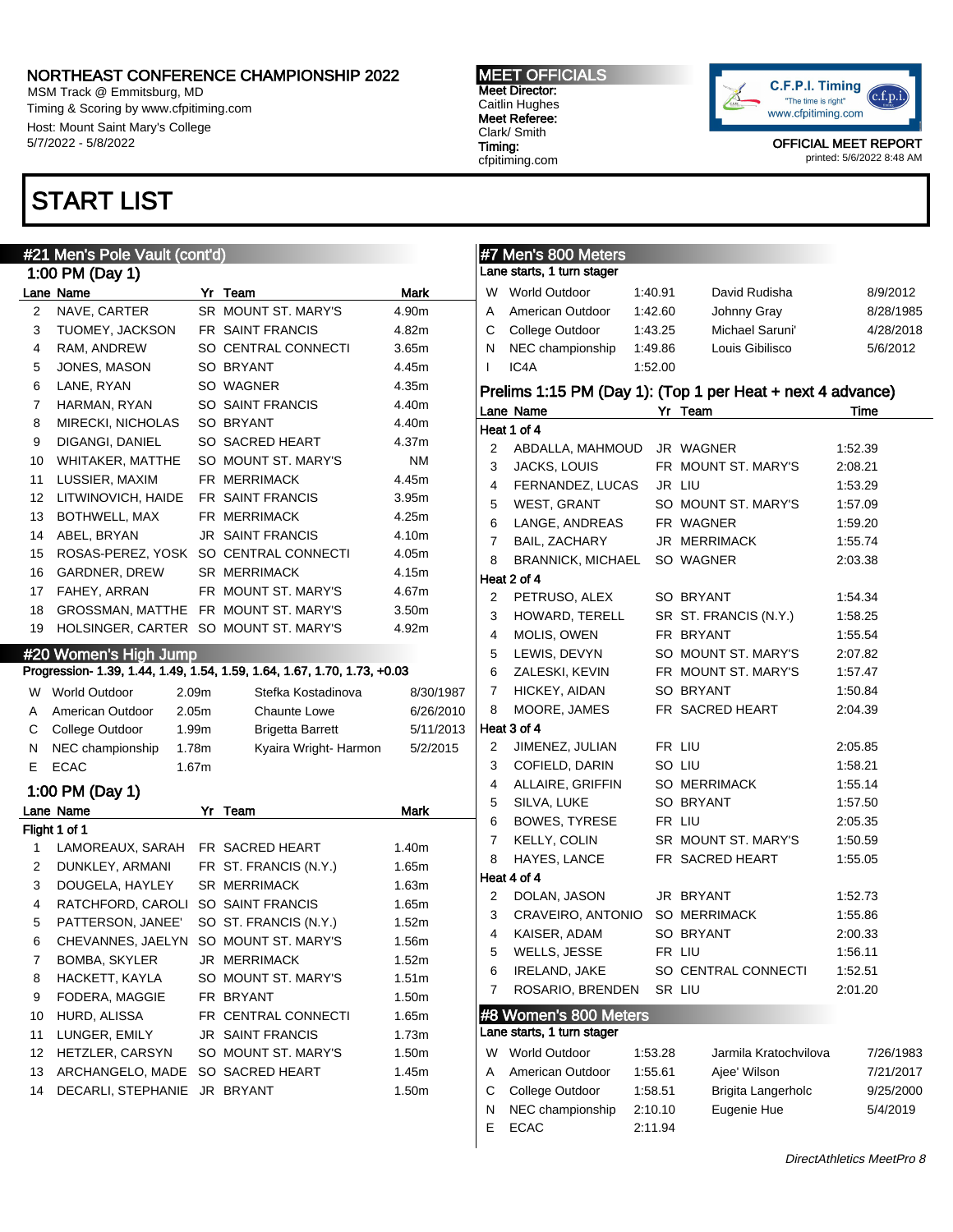MSM Track @ Emmitsburg, MD Timing & Scoring by www.cfpitiming.com Host: Mount Saint Mary's College 5/7/2022 - 5/8/2022

# START LIST

#### MEET OFFICIALS Meet Director: Caitlin Hughes Meet Referee: Clark/ Smith Timing: cfpitiming.com



|    | #8 Women's 800 Meters (cont'd)          |       |                                                            |          |                | #15 Men's 400m Hurdles (cont'd)       |         |                                                            |           |
|----|-----------------------------------------|-------|------------------------------------------------------------|----------|----------------|---------------------------------------|---------|------------------------------------------------------------|-----------|
|    |                                         |       | Prelims 1:30 PM (Day 1): (Top 1 per Heat + next 4 advance) |          |                |                                       |         | Prelims 1:45 PM (Day 1): (Top 1 per Heat + next 5 advance) |           |
|    | Lane Name                               |       | Yr Team                                                    | Time     |                | Lane Name                             |         | Yr Team                                                    | Time      |
|    | Heat 1 of 4                             |       |                                                            |          | $\overline{2}$ | AKOMEAH, SHAWN                        |         | SO CENTRAL CONNECTI                                        | 56.58     |
| 1  | CROWLEY, MARISSA                        |       | SO BRYANT                                                  | 2:27.03  | 3              | HICKEY, BLAKE                         |         | FR MERRIMACK                                               | 58.71     |
| 2  | CAMPBELL, SHY-ANN                       |       | FR FAIRLEIGH DICKINSO                                      | 2:19.70  | 4              | ELYSEE, SANDLEY                       |         | SR FAIRLEIGH DICKINSO                                      | 55.23     |
| 3  | SCHNEIDER, MEGAN                        |       | FR SACRED HEART                                            | 2:22.99  | 5              | RODRIGUEZ, JONATH SO CENTRAL CONNECTI |         |                                                            | 1:00.67   |
| 4  | FULCO, HANNAH                           |       | FR WAGNER                                                  | 2:53.07  | 6              | CROOKS, DURAN                         |         | <b>SR FAIRLEIGH DICKINSO</b>                               | 54.11     |
| 5  | MAXWELL, KAITLYN                        |       | FR SAINT FRANCIS                                           | 2:17.37  | 7              | MUHAMMED, ABUBAK SR LIU               |         |                                                            | 1:11.07   |
| 6  | FONTAINE, JESSICA                       |       | FR SACRED HEART                                            | 2:32.83  | 8              | MARCHESE, JASON                       |         | FR WAGNER                                                  | 53.56     |
| 7  | PIERCE, JONNA                           |       | FR ST. FRANCIS (N.Y.)                                      | 2:35.06  |                | Heat 2 of 3                           |         |                                                            |           |
| 8  | WICKS, ZOE                              |       | <b>SR SAINT FRANCIS</b>                                    | 2:31.62  | 2              | MALONE, BRANDON                       |         | <b>SR FAIRLEIGH DICKINSO</b>                               | 1:05.51   |
|    | Heat 2 of 4                             |       |                                                            |          | 3              | MAIO, MATTHEW                         |         | <b>SR MERRIMACK</b>                                        | 57.71     |
| 1  | PRESTASH, HAILEY                        |       | SO SAINT FRANCIS                                           | 2:29.67  | $\overline{4}$ | <b>MCINNIS, ANDREW</b>                |         | FR SACRED HEART                                            | 1:02.39   |
| 2  | BOUVIER, EMMA                           |       | JR MERRIMACK                                               | 2:20.77  | 5              | ELLIS, KENROY                         |         | JR FAIRLEIGH DICKINSO                                      | 55.21     |
| 3  | MILLER, MAKENNA                         |       | JR MOUNT ST. MARY'S                                        | 2:22.84  | 6              | SEIVRIGHT, JUSTYN                     |         | JR MOUNT ST. MARY'S                                        | 54.34     |
| 4  | VAN HAMBURG, LAUR FR WAGNER             |       |                                                            | NT       | 7              | MORRONE, JOSEPH                       |         | FR SACRED HEART                                            | 53.05     |
| 5  | BLANCO DURAN, ANA SO WAGNER             |       |                                                            | 2:15.62  | 8              | FERRAIOLA, ETHAN                      |         | SO BRYANT                                                  | 57.62     |
| 6  | <b>BILLIGMEIER, ERIN</b>                |       | SO MOUNT ST. MARY'S                                        | 2:27.58  |                | Heat 3 of 3                           |         |                                                            |           |
| 7  | RICHARDSON, ESTHE FR ST. FRANCIS (N.Y.) |       |                                                            | 2:33.49  | 3              | <b>VILLARINI, CARLOS</b>              |         | SO CENTRAL CONNECTI                                        | 58.86     |
| 8  | ORTUNO, GABRIELA                        |       | SO LIU                                                     | 2:34.07  | 4              | RUBIN, MARK                           |         | JR BRYANT                                                  | 59.48     |
|    | Heat 3 of 4                             |       |                                                            |          | 5              | NDEH, BARRY                           |         | <b>JR SAINT FRANCIS</b>                                    | 55.73     |
| 1  | DORIAN, ELLIE                           |       | FR MOUNT ST. MARY'S                                        | 2:28.95  | 6              | CADET, JOSIAH                         |         | JR WAGNER                                                  | 54.04     |
| 2  | STURDEVANT, CASSA SO SACRED HEART       |       |                                                            | 2:22.06  | 7              | <b>WHALEN, CAM</b>                    |         | JR CENTRAL CONNECTI                                        | 53.81     |
| 3  | O'NEILL, MARGARET                       |       | FR SACRED HEART                                            | 2:22.11  | 8              | ROBERTS, TIMOTHY                      |         | JR LIU                                                     | 56.43     |
| 4  | DANA, ASHLEY                            |       | JR CENTRAL CONNECTI                                        | 2:12.39  |                |                                       |         |                                                            |           |
| 5  | JOHNSON, SUHAYLA                        |       | FR SACRED HEART                                            | 2:29.52  |                | #16 Women's 400m Hurdles              |         |                                                            |           |
| 6  | GRIJALVA, MARIA                         |       | JR ST. FRANCIS (N.Y.)                                      | 2:33.55  | W              | World Outdoor                         | 52.16   | Dalilah Muhammad                                           | 10/4/2019 |
| 7  | KOLSTAD-KHAN, ISAB FR LIU               |       |                                                            | 2:33.73  | Α              | American Outdoor                      | 52.47   | Lashinda Demus                                             | 0         |
|    | Heat 4 of 4                             |       |                                                            |          | С              | College Outdoor                       | 52.75   | Sydney McLaughlin                                          | 5/13/2018 |
| 1  | DURKIN, JULIA                           |       | SO WAGNER                                                  | 2:41.51  | N              | NEC championship                      | 59.95   | Nicole Dumpson                                             | 2003      |
| 2  | HAY, KAYLA                              |       | SR WAGNER                                                  | 2:18.36  | Е              | <b>ECAC</b>                           | 1:03.04 |                                                            |           |
| 3  | <b>BARATKA, KALIN</b>                   |       | FR MOUNT ST. MARY'S                                        | 2:32.32  |                |                                       |         | Prelims 2:00 PM (Day 1): (Top 1 per Heat + next 6 advance) |           |
| 4  | LAGE, JACQUELINE                        |       | FR SACRED HEART                                            | 2:32.57  |                | Lane Name                             |         | Yr Team                                                    | Time      |
| 5  | <b>GREGG, MONICA</b>                    |       | SO SAINT FRANCIS                                           | 2:17.39  |                | Heat 1 of 2                           |         |                                                            |           |
| 6  | KAIRYS, ALI                             |       | SO BRYANT                                                  | 2:26.42  | 2              | STANAVICH, GABRIEL SO SAINT FRANCIS   |         |                                                            | 1:03.64   |
| 7  | NOWAK, KAIA                             |       | JR WAGNER                                                  | 2:37.39  | 3              | FAIVRE, EMMA                          |         | <b>JR MERRIMACK</b>                                        | 1:07.82   |
| 8  | STRICKLAND, EMMA SO MOUNT ST. MARY'S    |       |                                                            | 2:24.65  | 4              | GRANT, JADA                           |         | SR SACRED HEART                                            | 1:09.26   |
|    |                                         |       |                                                            |          | 5              | CHAMBERS, RUTH-AN FR WAGNER           |         |                                                            | 1:01.91   |
|    | #15 Men's 400m Hurdles                  |       |                                                            |          | 6              | SUTER, OLIVIA                         |         | FR SACRED HEART                                            | 1:09.05   |
| W  | <b>World Outdoor</b>                    | 46.78 | Kevin Young                                                | 8/6/1992 | 7              | PATTERSON, JANEE'                     |         | SO ST. FRANCIS (N.Y.)                                      | 1:07.73   |
| Α  | American Outdoor                        | 46.78 | Kevin Young                                                | 8/6/1992 | 8              | YOST, GRACE                           |         | SO BRYANT                                                  | 1:05.35   |
| С  | College Outdoor                         | 47.56 | Rai Benjamin                                               | 6/8/2018 |                | Heat 2 of 2                           |         |                                                            |           |
| N  | NEC championship                        | 51.54 | Jim Baughman                                               | 2000     | 1              | HERNANDEZ, TARA                       |         | SR LIU                                                     | 1:02.85   |
| Ι. | IC4A                                    | 53.24 |                                                            |          | 2              | <b>BRECKNER, MADISO</b>               |         | FR SACRED HEART                                            | 1:11.01   |
|    |                                         |       | Prelims 1:45 PM (Day 1): (Top 1 per Heat + next 5 advance) |          | 3              | CAMARA, MAGNALEN                      |         | SO CENTRAL CONNECTI                                        | 1:03.06   |
|    | Lane Name                               |       | Yr Team                                                    | Time     | 4              | MATESANZ, LUCIA                       |         | SO LIU                                                     | 1:06.17   |
|    | Heat 1 of 3                             |       |                                                            |          | 5              | MENENDEZ, GABRIEL SO WAGNER           |         |                                                            | 1:09.68   |
|    |                                         |       |                                                            |          |                |                                       |         |                                                            |           |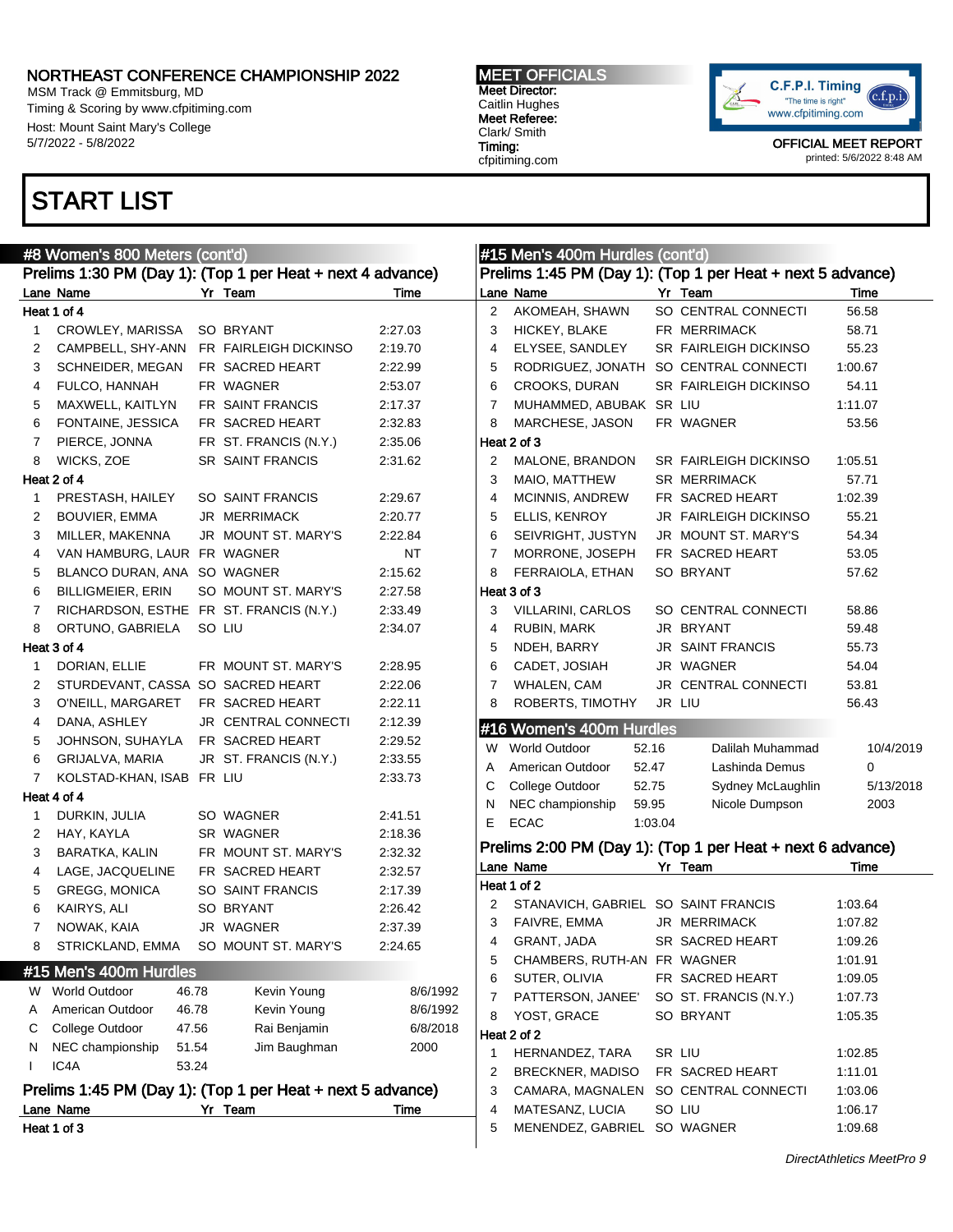MSM Track @ Emmitsburg, MD Timing & Scoring by www.cfpitiming.com Host: Mount Saint Mary's College 5/7/2022 - 5/8/2022

#### MEET OFFICIALS Meet Director: Caitlin Hughes Meet Referee: Clark/ Smith Timing: cfpitiming.com



OFFICIAL MEET REPORT printed: 5/6/2022 8:48 AM

### START LIST

|              | #16 Women's 400m Hurdles (cont'd) |                                                            |           |                | #3 Men's 200 Meters (cont'd)           |       |                                                            |           |
|--------------|-----------------------------------|------------------------------------------------------------|-----------|----------------|----------------------------------------|-------|------------------------------------------------------------|-----------|
|              |                                   | Prelims 2:00 PM (Day 1): (Top 1 per Heat + next 6 advance) |           |                |                                        |       | Prelims 2:15 AM (Day 1): (Top 1 per Heat + next 3 advance) |           |
|              | Lane Name                         | Yr Team                                                    | Time      |                | Lane Name                              |       | Yr Team                                                    | Time      |
| 6            | DEGRENIER, SHELBY SO BRYANT       |                                                            | 1:08.01   | $\overline{7}$ | AGBODJOGBE, ENOC SO MOUNT ST. MARY'S   |       |                                                            | 22.79     |
| 7            | BOUCHROUCHE, CAR SO MERRIMACK     |                                                            | 1:06.28   | 8              | DIABY, ALI                             |       | SO CENTRAL CONNECTI                                        | 21.43     |
| 8            | FERRARO, MARIA                    | SO SAINT FRANCIS                                           | 1:08.40   |                | Heat 5 of 5                            |       |                                                            |           |
|              | #3 Men's 200 Meters               |                                                            |           | 1              | SMART, JAMORE                          |       | SR ST. FRANCIS (N.Y.)                                      | 24.18     |
|              | W World Outdoor<br>19.19          | Usain Bolt                                                 | 8/20/2009 | 2              | CARDARELLI, EDWAR SO BRYANT            |       |                                                            | 22.69     |
| A            | 19.32<br>American Outdoor         | Michael Johnson                                            | 8/1/1996  | 3              | HISLOP, AKO                            |       | <b>SR FAIRLEIGH DICKINSO</b>                               | 21.51     |
| C            | 19.69<br>College Outdoor          | <b>Walter Dix</b>                                          | 5/25/2007 | 4              | SMITH, BRIAN                           |       | <b>JR MERRIMACK</b>                                        | 22.14     |
| N            | NEC championship<br>20.32         | <b>Brendon Rodney</b>                                      | 5/3/2015  |                | MURPHEY, LOGAN                         |       | JR WAGNER                                                  | 22.17     |
| $\mathbf{I}$ | IC4A<br>22.04                     |                                                            |           | 6              | SMITH, JAEDEN                          |       | <b>SO MERRIMACK</b>                                        | 22.73     |
|              |                                   | Prelims 2:15 AM (Day 1): (Top 1 per Heat + next 3 advance) |           | 7              | MEJIA, NICHOLAS                        |       | SR ST. FRANCIS (N.Y.)                                      | 24.04     |
|              | Lane Name                         | Yr Team                                                    | Time      | 8              | REMKIEWICZ, WILLIA SO BRYANT           |       |                                                            | 21.66     |
|              | Heat 1 of 5                       |                                                            |           |                | #4 Women's 200 Meters                  |       |                                                            |           |
| 2            | STRACHN, BRIAN                    | SR ST. FRANCIS (N.Y.)                                      | 21.26     | W              | <b>World Outdoor</b>                   | 21.34 | Florence Griffith-Joyner                                   | 9/29/1988 |
| 3            | <b>CHARLES, TODD</b>              | SO MOUNT ST. MARY'S                                        | 21.92     | Α              | American Outdoor                       | 21.34 | Florence Griffith Joyner                                   | 9/29/1988 |
| 4            | ZAWASKI, MATTHEW                  | FR SACRED HEART                                            | 22.34     | C              | College Outdoor                        | 22.02 | Kyra Jefferson                                             | 6/17/2017 |
| 5            | LOTH, TYLER                       | FR CENTRAL CONNECTI                                        | 22.28     | N              | NEC championship                       | 23.42 | <b>Brittany Johnson</b>                                    | 5/4/2014  |
| 6            | HEALY, BENJAMIN                   | SO SACRED HEART                                            | 23.04     | E              | <b>ECAC</b>                            | 24.74 |                                                            |           |
| 7            | NEBLETT, TORIAN                   | FR MOUNT ST. MARY'S                                        | 23.04     |                |                                        |       | Prelims 2:30 PM (Day 1): (Top 1 per Heat + next 4 advance) |           |
| 8            | FISHER, ZACHARY                   | FR MERRIMACK                                               | 21.86     |                | Lane Name                              |       | Yr Team                                                    | Time      |
|              | Heat 2 of 5                       |                                                            |           |                | Heat 1 of 4                            |       |                                                            |           |
| 1            | TARAWALI, JOHN                    | SO MOUNT ST. MARY'S                                        | 23.14     | 1              | GUGLIELMO, MEGAN                       |       | SO WAGNER                                                  | 29.76     |
| 2            | NUNNALLY, NICK                    | SO MOUNT ST. MARY'S                                        | NT        | 2              | LEWIS, JAZMYN                          |       | <b>SR FAIRLEIGH DICKINSO</b>                               | 25.72     |
| 3            | FYE-MOORE, MILES                  | SR CENTRAL CONNECTI                                        | 21.31     | 3              | <b>GARRITY, EMMA</b>                   |       | SO BRYANT                                                  | 24.79     |
| 4            | SIMPSON, KIERRYSE                 | FR LIU                                                     | 23.03     | 4              | VANDERGRIFT, AALIY SO SAINT FRANCIS    |       |                                                            | 25.65     |
| 5            | THEOSMY, MAKHI                    | JR ST. FRANCIS (N.Y.)                                      | 21.86     | 5              | FERRON, AVERY                          |       | FR MOUNT ST. MARY'S                                        | 26.24     |
| 6            | CHAMBERS, DANIEL                  | SO FAIRLEIGH DICKINSO                                      | 22.43     | 6              | KIDD, JASMINE                          |       | FR MOUNT ST. MARY'S                                        | 25.14     |
| 7            | <b>BABCANEC, CYRIL</b>            | JR WAGNER                                                  | 22.23     | 7              | CAPO-CHICHI, NYLAH FR MOUNT ST. MARY'S |       |                                                            | 27.53     |
| 8            | <b>GRIFFIN, ERIC</b>              | SO WAGNER                                                  | 21.98     | 8              | PIZZITOLA, LIVVY                       |       | FR CENTRAL CONNECTI                                        | 26.63     |
|              | Heat 3 of 5                       |                                                            |           |                | Heat 2 of 4                            |       |                                                            |           |
| 1            | CADET, JOSHUA                     | JR WAGNER                                                  | 22.11     | 2              | DARISME, KALESHA                       |       | SR CENTRAL CONNECTI                                        | 26.11     |
| 2            | BARATTA, JOHN CAR                 | FR BRYANT                                                  | 22.20     | 3              | MURNANE, MOLLY                         |       | <b>SO MERRIMACK</b>                                        | 26.93     |
| 3            | SEY, MOMODOU                      | SO LIU                                                     | 21.43     | 4              | BAILEY, KAYLIA                         |       | SO CENTRAL CONNECTI                                        | 26.09     |
| 4            | JEAN-JACQUES, HAN                 | <b>JR CENTRAL CONNECTI</b>                                 | 22.47     | 5              | HAUET, LAURIE                          |       | SR LIU                                                     | 25.25     |
| 5            | HUGHES, ALEXANDE SR MERRIMACK     |                                                            | $\sf{NT}$ | 6              | BERTARELLI, ANA                        |       | SO BRYANT                                                  | 25.41     |
| 6            | CANALE, ANDREW                    | JR BRYANT                                                  | 21.76     | 7              | REYNOLDS, REBECC                       |       | JR BRYANT                                                  | 26.80     |
| 7            | MOORE, MADISON                    | SO MOUNT ST. MARY'S                                        | 23.14     | 8              | MOORE, JALURAH                         |       | <b>JR SAINT FRANCIS</b>                                    | 24.14     |
| 8            | PRATCHER, ALEX                    | SO CENTRAL CONNECTI                                        | 23.00     |                | Heat 3 of 4                            |       |                                                            |           |
|              | Heat 4 of 5                       |                                                            |           | 2              | RENE, CHRISTINA                        |       | FR ST. FRANCIS (N.Y.)                                      | 27.36     |
| 1            | CHARVIS, TAVIS                    | SR ST. FRANCIS (N.Y.)                                      | 25.18     | 3              | PIERRE, GARCELLE                       |       | FR MOUNT ST. MARY'S                                        | 25.85     |
| 2            | SAUNDERS, JULIAN                  | FR SAINT FRANCIS                                           | 22.13     | 4              | PETIT, HACHLAINE                       |       | SO LIU                                                     | 26.13     |
| 3            | DIXON, JOVAN                      | JR CENTRAL CONNECTI                                        | 22.17     | 5              | <b>BRATHWAITE, ADRIA</b>               |       | SO CENTRAL CONNECTI                                        | 26.76     |
| 4            | LAMANNA, GEORGE                   | FR WAGNER                                                  | 23.57     | 6              | LUCAS, CHLOE                           |       | SO FAIRLEIGH DICKINSO                                      | 25.14     |
| 5            | <b>BRINKEN, CORRY</b>             | JR SACRED HEART                                            | 22.48     | 7              | SATISH, PRITHIKA                       |       | SO SACRED HEART                                            | 25.59     |
| 6            | MCKENZIE, JORDAN                  | SO LIU                                                     | 21.70     | 8              | RILEY, SHANTELLE                       |       | SR FAIRLEIGH DICKINSO                                      | 24.67     |
|              |                                   |                                                            |           |                |                                        |       |                                                            |           |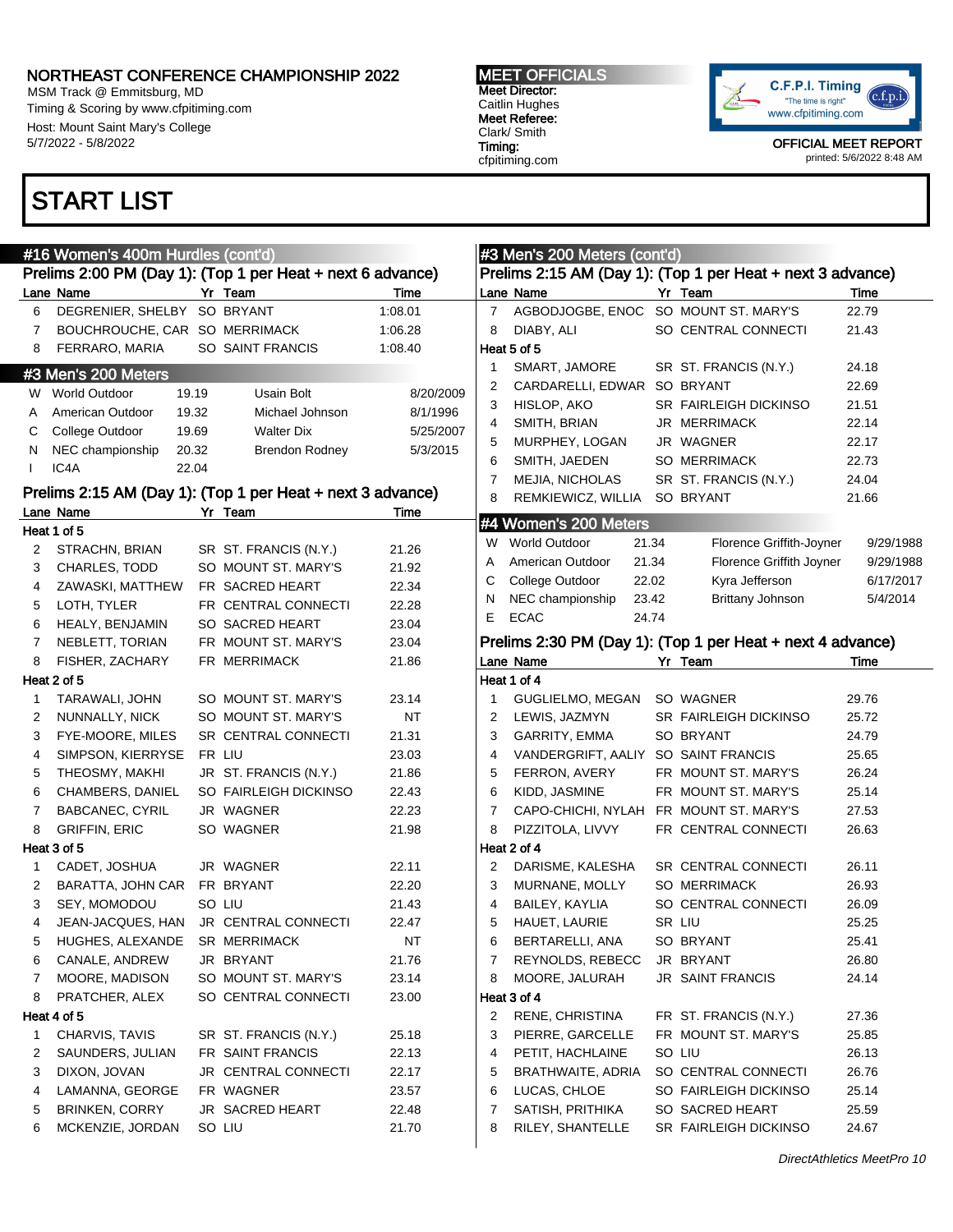MSM Track @ Emmitsburg, MD Timing & Scoring by www.cfpitiming.com Host: Mount Saint Mary's College 5/7/2022 - 5/8/2022

## START LIST

MEET OFFICIALS Meet Director: Caitlin Hughes Meet Referee: Clark/ Smith Timing: cfpitiming.com



OFFICIAL MEET REPORT printed: 5/6/2022 8:48 AM

|   | #4 Women's 200 Meters (cont'd)                           |         |                                                            |   |             |    | $\#46$ Women's 4 x 800m Relay (cont'd)       |        |                                         |   |           |
|---|----------------------------------------------------------|---------|------------------------------------------------------------|---|-------------|----|----------------------------------------------|--------|-----------------------------------------|---|-----------|
|   |                                                          |         | Prelims 2:30 PM (Day 1): (Top 1 per Heat + next 4 advance) |   |             |    | 3:00 PM (Day 1)                              |        |                                         |   |           |
|   | Lane Name                                                |         | Yr Team                                                    |   | Time        |    | Lane Team                                    |        |                                         |   | Time      |
|   | Heat 4 of 4                                              |         |                                                            |   |             | 6  | <b>MERRIMACK (A)</b>                         |        |                                         | A | <b>NT</b> |
| 1 | <b>WATSON, CAMILLE</b>                                   |         | SO LIU                                                     |   | 25.71       | 7  | WAGNER (A)                                   |        |                                         | A | 9:39.84   |
| 2 | CAPOZZI, CHRISTINA                                       |         | SO BRYANT                                                  |   | 25.68       | 8  | CENTRAL CONNECTICUT (A)                      |        |                                         | Α | 9:57.95   |
| 3 | CREWS, MYLAN                                             |         | <b>JR SAINT FRANCIS</b>                                    |   | 24.87       | 9  | SAINT FRANCIS (A)                            |        |                                         | A | <b>NT</b> |
| 4 | DIAZ, JENNESSY                                           |         | JR ST. FRANCIS (N.Y.)                                      |   | 27.65       |    | #34 Women's Hammer                           |        |                                         |   |           |
| 5 | DUNKLEY, ARMANI                                          |         | FR ST. FRANCIS (N.Y.)                                      |   | 24.99       |    | 9 plus ties to final for 3 additional throws |        |                                         |   |           |
| 6 | LEWIS, DIAMOND                                           |         | SO MOUNT ST. MARY'S                                        |   | 26.25       |    |                                              |        |                                         |   |           |
| 7 | JOHN, SHAYLA                                             |         | FR ST. FRANCIS (N.Y.)                                      |   | 27.64       | W  | <b>World Outdoor</b>                         | 82.98m | Anita Wodarczyk                         |   | 8/28/2016 |
| 8 | MILTON, MIA                                              |         | JR WAGNER                                                  |   | 26.31       | A  | American Outdoor                             | 78.60m | DeAnna Price                            |   | 4/9/2021  |
|   |                                                          |         |                                                            |   |             | С  | College Outdoor                              | 74.53m | Maggie Ewen                             |   | 4/6/2018  |
|   | #45 Men's 4 x 800m Relay<br>1 turn stager, 2 Alley start |         |                                                            |   |             | N  | NEC championship                             | 58.91m | Emma O'Hara                             |   | 2015      |
|   |                                                          |         |                                                            |   |             | E  | <b>ECAC</b>                                  | 51.00m |                                         |   |           |
| W | <b>World Outdoor</b>                                     | 7:02.43 | <b>KEN</b>                                                 |   | 8/25/2006   |    | 9:30 AM (Day 2)                              |        |                                         |   |           |
| A | American Outdoor                                         | 7:02.82 | <b>USA</b>                                                 |   | 8/25/2006   |    | Lane Name                                    |        | Yr Team                                 |   | Mark      |
| С | College Outdoor                                          | 7:08.96 | Arizona State                                              |   | 4/7/1984    |    | Flight 1 of 2                                |        |                                         |   |           |
| N | NEC championship                                         | 7:36.00 | Monmouth                                                   |   | 5/4/2013    |    | MITCHELL, SARAH                              |        | SO SACRED HEART                         |   | 34.98m    |
|   | IC4A                                                     | 7:42.00 |                                                            |   |             | 2  | OVESNY, SARAH                                |        | FR CENTRAL CONNECTI                     |   | 34.67m    |
|   | 2:45 AM (Day 1)                                          |         |                                                            |   |             | 3  | ALEXANDER, BROOK                             |        | <b>FR SAINT FRANCIS</b>                 |   | 34.64m    |
|   | Lane Team                                                |         |                                                            |   | <b>Time</b> | 4  | PARKS, CASSIDI                               |        | FR MOUNT ST. MARY'S                     |   | 30.22m    |
|   | Section 1 of 1                                           |         |                                                            |   |             | 5  | TANNER, LAUREN                               |        | SR SACRED HEART                         |   | 33.33m    |
|   | CENTRAL CONNECTICUT (A)                                  |         |                                                            | A | 8:14.10     | 6  | SHAW, FAITH                                  |        | SO LIU                                  |   | 29.65m    |
| 2 | WAGNER (A)                                               |         |                                                            | A | 7:28.68     | 7  | CHAMPAGNE, MAKAY                             |        | FR MERRIMACK                            |   | 37.68m    |
| 3 | SACRED HEART (A)                                         |         |                                                            | A | 8:14.58     | 8  | YOUNG, MORGAN                                |        | SO MOUNT ST. MARY'S                     |   | 34.03m    |
| 4 | LIU (A)                                                  |         |                                                            | A | NT          | 9  | <b>BAGWELL, SYANNI</b>                       |        | SO MOUNT ST. MARY'S                     |   | 33.29m    |
| 5 | MOUNT ST. MARY'S (A)                                     |         |                                                            | A | 8:47.98     | 10 | HOWERTON, KATELY                             |        | FR BRYANT                               |   | 34.19m    |
| 6 | SAINT FRANCIS (A)                                        |         |                                                            | A | NT          | 11 | FYOCK, CAROLINE                              |        | SO SAINT FRANCIS                        |   | 36.95m    |
| 7 | BRYANT (A)                                               |         |                                                            | A | 7:42.48     | 12 | FORTE, VANESSA                               |        | JR MOUNT ST. MARY'S                     |   | ΝM        |
| 8 | <b>MERRIMACK (A)</b>                                     |         |                                                            | A | NT          | 13 | PANTON, SADE                                 |        | SO LIU                                  |   | 29.08m    |
| 9 | FAIRLEIGH DICKINSON (A)                                  |         |                                                            | A | 8:59.81     | 14 | DIAZ, BRIANNA                                |        | SO SACRED HEART                         |   | 30.37m    |
|   | #46 Women's 4 x 800m Relay                               |         |                                                            |   |             |    | Flight 2 of 2                                |        |                                         |   |           |
|   | 1 turn stager, 2 Alley start                             |         |                                                            |   |             |    | SEDUN, CARLY                                 |        | FR SAINT FRANCIS                        |   | 43.03m    |
|   | <b>World Outdoor</b>                                     | 7:50.17 | <b>URS</b>                                                 |   | 8/5/1984    | 2  | FLORES, HANNAH                               |        | <b>SR MERRIMACK</b>                     |   | 40.85m    |
| W |                                                          |         |                                                            |   |             | 3  | ORTICERIO, ANNA                              |        | <b>SO BRYANT</b>                        |   | 47.27m    |
| С | American Outdoor                                         | 8:00.62 | <b>USA National Team</b>                                   |   | 5/3/2015    | 4  | <b>KEARNS, MOLLY</b>                         |        | JR SACRED HEART                         |   | 45.64m    |
|   | College Outdoor                                          | 8:17.45 | Villanova                                                  |   | 4/27/2013   | 5  | DAMON, BRIDGET                               |        | JR WAGNER                               |   | 42.65m    |
| N | NEC championship                                         | 9:08.12 | Mt. St. Mary's                                             |   | 5/4/2019    | 6  | BOCK, BROOKE                                 |        | FR BRYANT                               |   | 44.25m    |
| Е | <b>ECAC</b>                                              | 9:12.00 |                                                            |   |             | 7  | PAGE, ADRIAN                                 |        | <b>JR SAINT FRANCIS</b>                 |   | 43.19m    |
|   | 3:00 PM (Day 1)                                          |         |                                                            |   |             | 8  | MCLAUGHLIN, KATHE                            |        | JR SAINT FRANCIS                        |   | 49.13m    |
|   | Lane Team                                                |         |                                                            |   | Time        | 9  | BONHOMETRE, JODIE SR WAGNER                  |        |                                         |   | 42.10m    |
|   | Section 1 of 1                                           |         |                                                            |   |             | 10 | MOKWUAH, ABBIE                               |        | JR SACRED HEART                         |   | 40.89m    |
|   | 1 $LIU(A)$                                               |         |                                                            | Α | NT          | 11 |                                              |        | CONVERY, ASHLEIGH SR FAIRLEIGH DICKINSO |   | 44.96m    |
| 2 | SACRED HEART (A)                                         |         |                                                            |   | A 10:17.07  | 12 | THOMAS, KASEY                                |        | SO BRYANT                               |   | 41.31m    |
| 3 | <b>FAIRLEIGH DICKINSON (A)</b>                           |         |                                                            | Α | NT          | 13 | CHEVANNES, JAELYN                            |        | SO MOUNT ST. MARY'S                     |   | 41.66m    |
| 4 | MOUNT ST. MARY'S (A)                                     |         |                                                            | A | 10:07.65    | 14 | PLANTE, ALLISON                              |        | SO SACRED HEART                         |   | 48.03m    |
| 5 | BRYANT (A)                                               |         |                                                            | Α | 9:44.06     |    |                                              |        |                                         |   |           |
|   |                                                          |         |                                                            |   |             |    |                                              |        |                                         |   |           |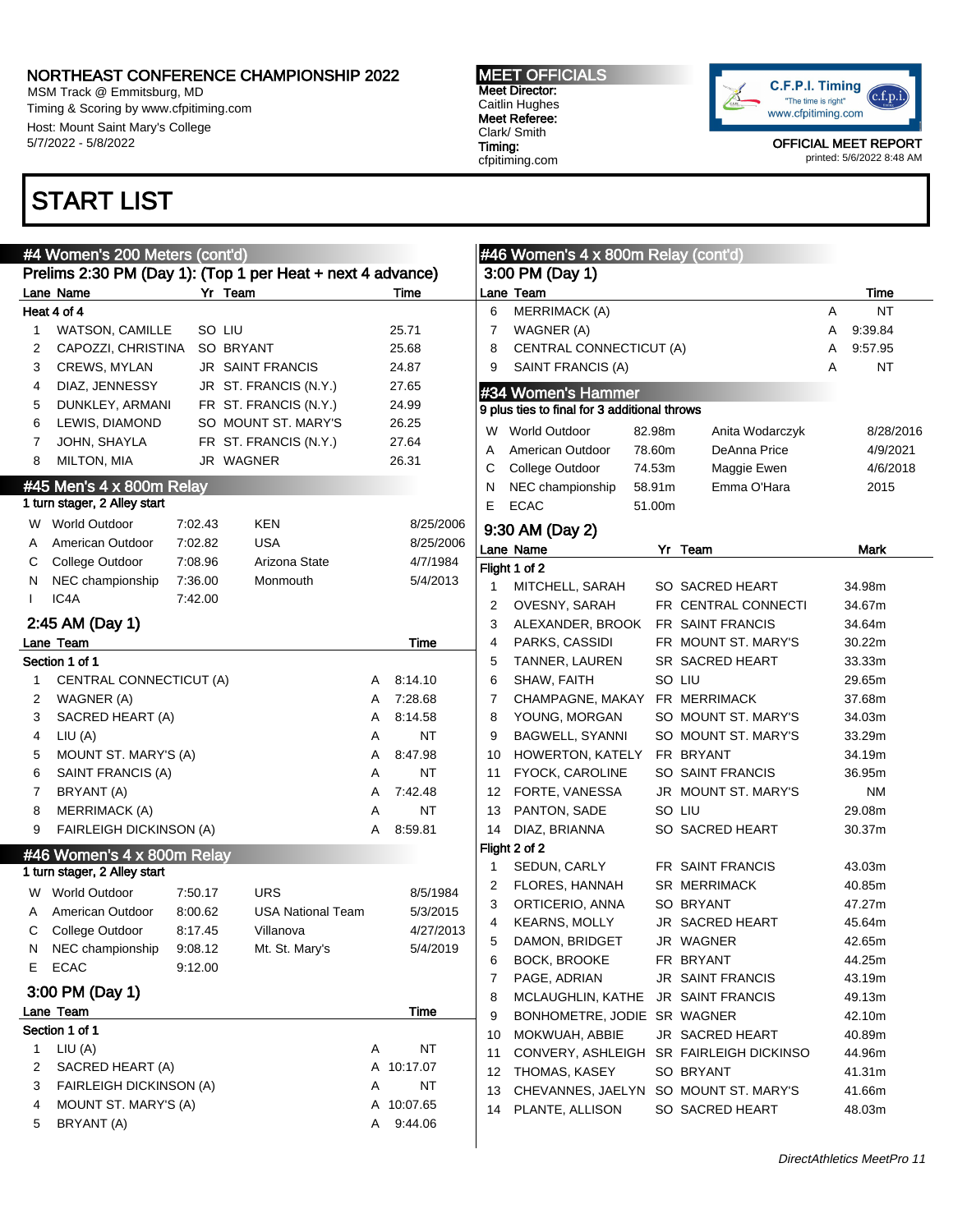MSM Track @ Emmitsburg, MD Timing & Scoring by www.cfpitiming.com Host: Mount Saint Mary's College 5/7/2022 - 5/8/2022

### START LIST

#### #35 Men's Javelin 9 plus ties to final for 3 additional throws W World Outdoor 98.48m Jan Zelezny 5/25/1996 A American Outdoor 91.29m Breaux Greer 0 C College Outdoor 89.10m Patrik Boden 3/24/1990 N NEC championship 68.60m Chris Carper 5/4/2013 I IC4A 58.50m 9:30 AM (Day 2) Lane Name **Mark** Yr Team **Mark** Mark Flight 1 of 2 1 CELLA, JOSHUA SO MOUNT ST. MARY'S 39.83m 2 OYETIBO, DAMILARE SR ST. FRANCIS (N.Y.) 44.49m 3 WILLIAMSON, ISAIAH SR MOUNT ST. MARY'S 37.39m 4 DEPIERRO IV, ALBER FR SACRED HEART 44.76m 5 THEUERKAUF, DANE FR FAIRLEIGH DICKINSO 42.78m 6 KNIGHT, CONNOR SO LIU 34.69m 7 MOORE, TYRESE SR FAIRLEIGH DICKINSO 32.17m Flight 2 of 2 1 ALESSANDRO, NICHO SR BRYANT 62.62m 2 UMUNAKWE, CHIZUR FR CENTRAL CONNECTI 50.50m 3 RUOTE, EMMETT SO BRYANT 61.09m 4 MIODUSZEWSKI, ROM JR FAIRLEIGH DICKINSO 50.12m 5 DINGES, JOSHUA JR SAINT FRANCIS 64.87m 6 WHITAKER, MATTHE SO MOUNT ST. MARY'S 55.73m 7 RATCLIFF, LOGAN SO CENTRAL CONNECTI 54.53m 8 SOBOCINSKI, ANDRE SO MOUNT ST. MARY'S 48.43m 9 WALSH, SEAN JR MERRIMACK 45.70m 10 DECKER, JACKSON FR CENTRAL CONNECTI 45.32m #26 Women's Triple Jump 9 plus ties to final for 3 additional jumps W World Outdoor 15.50m Inessa Kravets 8/10/1995 A American Outdoor 14.84m Tori Franklin 5/12/2018 C College Outdoor 14.71m Keturah Orji 8/14/2016 N NEC championship 12.50m Sharline White 1996 E ECAC 12.00m 9:30 AM (Day 2) Lane Name **Yr** Team **Mark** Flight 1 of 2 1 LAWLOR, MEGAN SO BRYANT 10.61m 2 SMITH, SIMONE FR MOUNT ST. MARY'S 10.74m 3 BARTHOLOMEW, ARI FR BRYANT 10.77m 4 JOHNSON, KIMORA FR SACRED HEART 10.17m 5 JOHN, SHAYLA FR ST. FRANCIS (N.Y.) 10.84m 6 YABIT, AGATHE FR WAGNER 9.97m 7 WALLACE, VERONICA SO BRYANT 10.50m 8 EGAN, ERIN FR CENTRAL CONNECTI 10.35m 9 COOPER, MARIE-THE FR SAINT FRANCIS 10.45m O'GARRO, TAECO JR FAIRLEIGH DICKINSO 15.31m

MEET OFFICIALS Meet Director: Caitlin Hughes Meet Referee: Clark/ Smith Timing: cfpitiming.com



|    | #26 Women's Triple Jump (cont'd)            |        |                       |             |
|----|---------------------------------------------|--------|-----------------------|-------------|
|    | 9:30 AM (Day 2)                             |        |                       |             |
|    | Lane Name                                   |        | Yr Team               | Mark        |
| 10 | OLSSON, ANJA                                |        | SO LIU                | 10.28m      |
|    | 11 LAVELLE, ERIN                            |        | FR SACRED HEART       | 10.54m      |
| 12 | MONYE, JESSICA                              |        | FR ST. FRANCIS (N.Y.) | 10.50m      |
|    | Flight 2 of 2                               |        |                       |             |
| 1  | HART, LOGAN                                 |        | SO MOUNT ST. MARY'S   | 11.01m      |
| 2  | DUNKLEY, ARMANI                             |        | FR ST. FRANCIS (N.Y.) | 11.02m      |
| 3  | WARFVINGE, LISA                             |        | JR FAIRLEIGH DICKINSO | 12.20m      |
| 4  | ATOLAGBE, TOLULOP                           |        | JR ST. FRANCIS (N.Y.) | 11.39m      |
| 5  | BRODY, TARA                                 |        | JR SACRED HEART       | 11.03m      |
| 6  | BEITEL, JENNA                               |        | SO SAINT FRANCIS      | 11.84m      |
| 7  | <b>BLAKE, BEYONCE</b>                       |        | FR ST. FRANCIS (N.Y.) | 11.45m      |
| 8  | BOMBA, SKYLER                               |        | JR MERRIMACK          | 11.15m      |
| 9  | LESKAUSKAITE, DOMI JR FAIRLEIGH DICKINSO    |        |                       | 10.94m      |
| 10 | WALKER, AALIYAH                             |        | SO CENTRAL CONNECTI   |             |
|    | STENDEROWICZ, KAY SO SACRED HEART           |        |                       | 11.21m      |
| 11 |                                             |        |                       | 12.12m      |
| 12 | ALLER ESPINA, EMMA SO MOUNT ST. MARY'S      |        |                       | 11.07m      |
| 13 | MURPHY, MADELINE                            |        | SO SAINT FRANCIS      | 12.47m      |
|    | #25 Men's Triple Jump                       |        |                       |             |
|    | 9 plus ties to final for 3 additional jumps |        |                       |             |
| W  | <b>World Outdoor</b>                        | 18.29m | Jonathan Edwards      | 8/7/1995    |
| A  | American Outdoor                            | 18.21m | Christian Taylor      | 8/27/2015   |
| С  | College Outdoor                             | 17.57m | Keith Connor          | 6/5/1982    |
| N  | NEC championship                            | 16.04m | Mane, Salif           | 5/1/2021    |
| L  | IC <sub>4</sub> A                           | 14.60m |                       |             |
|    | 9:30 AM (Day 2)                             |        |                       |             |
|    | Lane Name                                   | Yr     | Team                  | <b>Mark</b> |
|    | Flight 1 of 2                               |        |                       |             |
| 1  | HENRIQUES-SETHO, I FR CENTRAL CONNECTI      |        |                       | 13.52m      |
| 2  | PARKER, JASIR                               |        | FR SAINT FRANCIS      | 13.63m      |
| 3  | MEFFORD, SEAN                               |        | SR FAIRLEIGH DICKINSO | 12.74m      |
| 4  | STEVENS, KAMERON                            |        | SO SAINT FRANCIS      | 12.45m      |
| 5  | MOORER, JORDAN                              |        | SR ST. FRANCIS (N.Y.) | 13.86m      |
| 6  | WESLEY, ANTONIO                             |        | SO MOUNT ST. MARY'S   |             |
|    | THOMAS, TROY                                |        |                       | 13.13m      |
| 7  |                                             |        | FR ST. FRANCIS (N.Y.) | 12.68m      |
| 8  | STONE, JASON                                |        | FR SAINT FRANCIS      | 13.12m      |
| 9  | <b>HENRICKS, ANGUS</b>                      |        | FR SACRED HEART       | 11.70m      |
|    | Flight 2 of 2                               |        |                       |             |
| 1  | WHITE, KRISHNA                              |        | JR LIU                | 14.87m      |
| 2  | SARAVIA, KAYSHAW                            |        | SR ST. FRANCIS (N.Y.) | 14.52m      |
| 3  | DUNBAR, JAHSIRA                             |        | JR LIU                | 15.48m      |
| 4  | MANE, SALIF                                 |        | JR FAIRLEIGH DICKINSO | 16.50m      |
| 5  | AIKEN, MALACHI                              |        | FR ST. FRANCIS (N.Y.) | 15.10m      |
| 6  | HARRELL, JORON                              |        | JR MERRIMACK          | 14.78m      |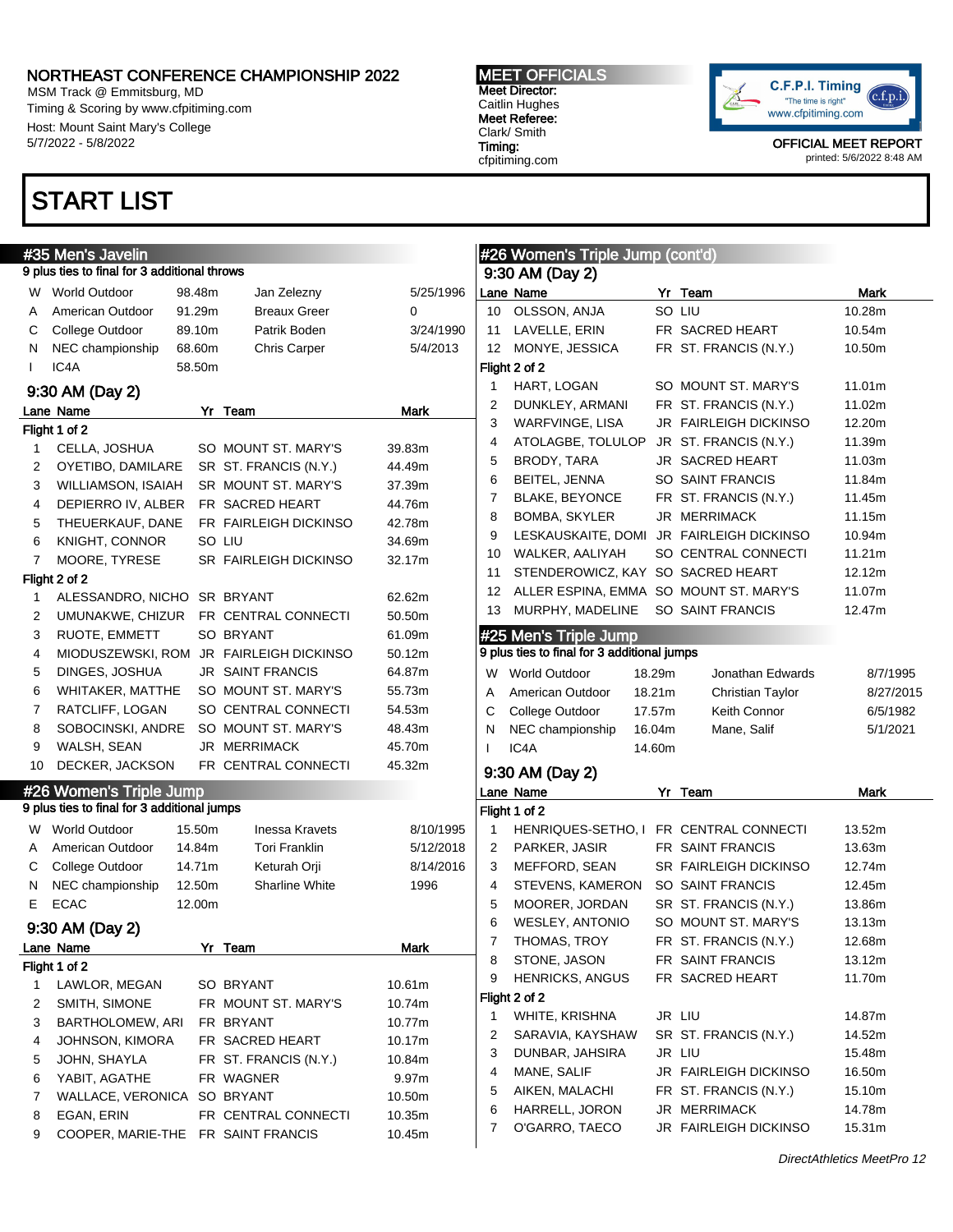MSM Track @ Emmitsburg, MD Timing & Scoring by www.cfpitiming.com Host: Mount Saint Mary's College 5/7/2022 - 5/8/2022

# START LIST

| #25 Men's Triple Jump (cont'd) |                             |          |                            |           |                | #12 Women's 3000m Steeple (cont'd)           |        |                            |             |  |
|--------------------------------|-----------------------------|----------|----------------------------|-----------|----------------|----------------------------------------------|--------|----------------------------|-------------|--|
|                                | 9:30 AM (Day 2)             |          |                            |           |                | 12:25 AM (Day 2)                             |        |                            |             |  |
|                                | Lane Name                   |          | Yr Team                    | Mark      |                | Lane Name                                    |        | Yr Team                    | Time        |  |
| 8                              | NDEH, BARRY                 |          | <b>JR SAINT FRANCIS</b>    | 14.21m    | $\mathbf{1}$   | STEVENS, KAITLYN                             |        | SR CENTRAL CONNECTI        | 11:44.87    |  |
| 9                              | WRIGHT, XAVIER              |          | FR ST. FRANCIS (N.Y.)      | 14.38m    | 2              | COMERFORD, GIAVA                             |        | FR WAGNER                  | 11:30.78    |  |
| 10                             | LANOUE, DYLAN               |          | JR MOUNT ST. MARY'S        | 15.43m    | 3              | DESMARAIS, MAEGA                             |        | FR CENTRAL CONNECTI        | 12:05.29    |  |
| 11                             | NELSON, CALEB               |          | SO SAINT FRANCIS           | 14.18m    | 4              | PEPIN, KEEGAN                                |        | SO SACRED HEART            | 12:16.01    |  |
| 12                             | <b>HAMILTON, DJ</b>         |          | JR MOUNT ST. MARY'S        | 14.14m    | 5              | KELLY, BRIGIT                                |        | SR SACRED HEART            | 11:57.96    |  |
|                                | #11 Men's 3000m Steeple     |          |                            |           | 6              | KAY, ALEXANDRA                               |        | SR MOUNT ST. MARY'S        | 11:47.77    |  |
|                                | <b>Waterfall start</b>      |          |                            |           | $\overline{7}$ | COTE, MADISON                                |        | <b>SO MERRIMACK</b>        | 12:16.67    |  |
|                                | W World Outdoor             | 7:53.63  | Saif Shaheen               | 9/3/2004  | 8              | <b>BROEHL, JACQUELIN</b>                     |        | SO SAINT FRANCIS           | 12:50.87    |  |
| A                              | American Outdoor            | 8:00.45  | Evan Jager                 | 7/4/2015  | 9              | <b>BELAND, SOPHIA</b>                        |        | <b>SO MERRIMACK</b>        | 12:33.31    |  |
| С                              | College Outdoor             | 8:05.4h  | Henry Rono                 | 5/13/1978 | 10             | LOSCHIAVO, MAGGIE SO CENTRAL CONNECTI        |        |                            | 12:28.30    |  |
| N                              | NEC championship            | 9:08.66  | <b>Brian Sell</b>          | 2001      | 11             | ROGAN, MOLLIE                                |        | SO SACRED HEART            | 12:47.97    |  |
| $\mathbf{I}$                   | IC4A                        | 9:18.00  |                            |           | 12             | IOCCA, KELLY                                 |        | SR LIU                     | 10:16.11    |  |
|                                |                             |          |                            |           | 13             | HEWITT, ISEABAILLA                           |        | SO SACRED HEART            | 13:41.38    |  |
|                                | 12:00 AM (Day 2)            |          |                            |           | 14             | ARTHUR, EMILY                                |        | FR SACRED HEART            | 14:42.96    |  |
|                                | Lane Name                   |          | Yr Team                    | Time      | 15             | KLOPFER, ALEXANDR FR CENTRAL CONNECTI        |        |                            | NT          |  |
|                                | Section 1 of 1              |          |                            |           |                | #33 Men's Hammer                             |        |                            |             |  |
| 1                              | GERLAND, YANNIK             |          | JR WAGNER                  | 9:18.52   |                | 9 plus ties to final for 3 additional throws |        |                            |             |  |
| 2                              | VILLAFUERTE, BRYAN SO LIU   |          |                            | 9:42.05   | W              | <b>World Outdoor</b>                         | 86.74m | Yuriy Sedykh               | 8/30/1986   |  |
| 3                              | FLYNN, JR, JOHN             |          | FR SAINT FRANCIS           | 10:25.78  | A              | American Outdoor                             | 82.52m | Lance Deal                 | 9/7/1996    |  |
| 4                              | BRANCATO, NICHOLA SO BRYANT |          |                            | 9:47.01   | С              | College Outdoor                              | 81.94m | <b>Balazs Kiss</b>         | 5/19/1995   |  |
| 5                              | SHILLEH, MOETIZ             |          | JR SACRED HEART            | 10:34.23  | N              | NEC championship                             | 63.01m | Ed Skowronski              | 5/6/2007    |  |
| 6                              | RUONA, JOHN                 |          | FR MOUNT ST. MARY'S        | 9:43.64   |                | IC4A                                         | 53.00m |                            |             |  |
| 7                              | LETELLIER, NEIL             |          | <b>SO MERRIMACK</b>        | 10:05.96  |                |                                              |        |                            |             |  |
| 8                              | MARTIN, KEVIN               |          | SO SACRED HEART            | 9:57.20   |                | 12:30 AM (Day 2)                             |        |                            |             |  |
| 9                              | MILLER, BRENDEN             |          | SO SAINT FRANCIS           | 10:06.80  |                | Lane Name                                    |        | Yr Team                    | <b>Mark</b> |  |
| 10                             | NICHOLAS, EDDIE             |          | SO CENTRAL CONNECTI        | 9:01.97   |                | Flight 1 of 2                                |        |                            |             |  |
| 11                             | MASCIARELLI, SALVA          |          | FR CENTRAL CONNECTI        | 9:59.26   | 1              | <b>GREEN, LEON</b>                           |        | SO CENTRAL CONNECTI        | 39.71m      |  |
| 12                             | OUSHANA, SEAN               |          | <b>JR CENTRAL CONNECTI</b> | 10:05.05  | 2              | CHEVALIER, CLAUDE                            |        | <b>SO MERRIMACK</b>        | 42.94m      |  |
| 13                             | PALERMO, DOMINIC            |          | SO WAGNER                  | 9:14.02   | 3              | FALWELL, RENALDI                             |        | SO MOUNT ST. MARY'S        | 42.84m      |  |
| 14                             | WALSH, TIMOTHY              |          | <b>SO MERRIMACK</b>        | 9:54.11   | 4              | OAKES, JARED                                 |        | FR SAINT FRANCIS           | 41.93m      |  |
| 15                             | NAPORA, TYLER               |          | FR SAINT FRANCIS           | 10:15.16  | 5              | RADZION, ED                                  |        | <b>JR CENTRAL CONNECTI</b> | 41.82m      |  |
| 16                             | WANG, JOHN                  |          | JR MOUNT ST. MARY'S        | 9:15.64   | 6              | STETSER, ANDREW                              |        | JR MOUNT ST. MARY'S        | 41.09m      |  |
| 17                             | MOORE, JAMES                |          | FR SACRED HEART            | 10:58.04  | 7              | PEPE, MICHAEL                                |        | JR WAGNER                  | 42.97m      |  |
| 18                             | GAMACHE, COLE               |          | FR MERRIMACK               | 10:35.65  | 8              | KNIGHT, CONNOR                               |        | SO LIU                     | 32.72m      |  |
|                                | #12 Women's 3000m Steeple   |          |                            |           | 9              | DIKE, IKECHI                                 |        | FR CENTRAL CONNECTI        | 34.94m      |  |
|                                | <b>Waterfall start</b>      |          |                            |           | 10             | CHOWDHURY, ISHRA                             |        | JR LIU                     | 28.12m      |  |
| W                              | World Outdoor               | 8:44.32  | <b>Beatrice Chepkoech</b>  | 7/20/2018 | 11             | GIBBS, MAXWELL                               |        | FR SACRED HEART            | 31.50m      |  |
| Α                              | American Outdoor            | 9:00.85  | <b>Courtney Frerichs</b>   | 7/20/2018 | 12             | DUBIEL, GRANT                                |        | SO BRYANT                  | 38.34m      |  |
| С                              | College Outdoor             | 9:12.50  | Jenny Simpson              | 8/17/2009 |                | Flight 2 of 2                                |        |                            |             |  |
| N                              | NEC championship            | 10:35.47 | Brianna Castrogivanni      | 5/5/2013  | 1              | MOORE, TYRESE                                |        | SR FAIRLEIGH DICKINSO      | 43.04m      |  |
| E.                             | <b>ECAC</b>                 | 10:55.24 |                            |           | 2              | HILAMAN, PARKER                              |        | SO SAINT FRANCIS           | 51.79m      |  |
|                                | 12:25 AM (Day 2)            |          |                            |           | 3              | MCCARTHY, ANDREW                             |        | <b>JR CENTRAL CONNECTI</b> | 49.86m      |  |
|                                |                             |          |                            |           | 4              | POCESTA, ADRIAN                              |        | JR WAGNER                  | 47.76m      |  |
|                                | Lane Name<br>Section 1 of 1 |          | Yr Team                    | Time      | 5              | DONLAN, TROY                                 |        | SO SAINT FRANCIS           | 42.97m      |  |
|                                |                             |          |                            |           | 6              | CONLAN, BILL                                 |        | SR BRYANT                  | 46.23m      |  |



MEET OFFICIALS Meet Director: Caitlin Hughes Meet Referee: Clark/ Smith Timing: cfpitiming.com

www.cfpitiming.com OFFICIAL MEET REPORT

C.F.P.I. Timing

"The time is right"

printed: 5/6/2022 8:48 AM

 $(c.f.p.i.$ 

DirectAthletics MeetPro 13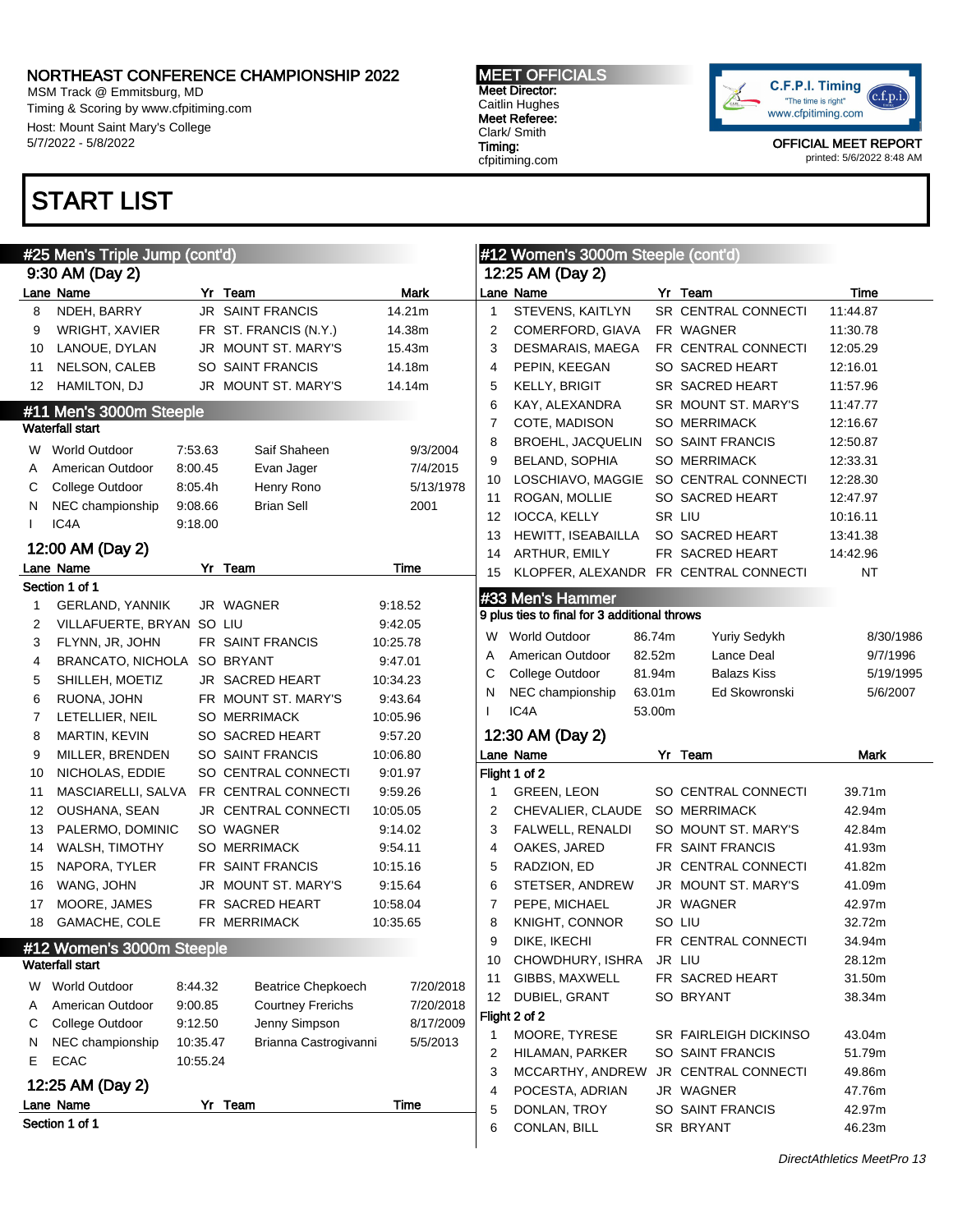MSM Track @ Emmitsburg, MD Timing & Scoring by www.cfpitiming.com Host: Mount Saint Mary's College 5/7/2022 - 5/8/2022

### START LIST

### #33 Men's Hammer (cont'd) 12:30 AM (Day 2) Lane Name **Mark** Yr Team **Mark** Mark 7 CLAY, BENJAMIN SR FAIRLEIGH DICKINSO 49.99m 8 CROCE, CAMERON JR SACRED HEART 56.57m 9 MULLINGS, TAHJ SO FAIRLEIGH DICKINSO 45.60m 10 QUAYE, NATHAN JR MERRIMACK 47.76m 11 DURDEN, COREY JR WAGNER 49.61m 12 BLATMAN, DANIEL SO SACRED HEART 44.37m #36 Women's Javelin 9 plus ties to final for 3 additional throws W World Outdoor 72.28m Barbora Spotakova 9/13/2008 A American Outdoor 66.67m Kara Winger 6/25/2010

| С              | College Outdoor        | 62.19m | Maggie Malone                           | 6/9/2016    |
|----------------|------------------------|--------|-----------------------------------------|-------------|
| N              | NEC championship       | 50.53m | Kelly Yanucil                           | 5/3/2015    |
| Е              | <b>ECAC</b>            | 41.00m |                                         |             |
|                | 12:30 AM (Day 2)       |        |                                         |             |
|                | Lane Name              | Yr     | Team                                    | <b>Mark</b> |
|                | Flight 1 of 2          |        |                                         |             |
| 1              | CUNNINGHAM, ANYA       |        | <b>FR MERRIMACK</b>                     | 33.70m      |
| 2              | OVESNY, SARAH          |        | FR CENTRAL CONNECTI                     | 28.68m      |
| 3              | MASERA, EMILY          |        | SO BRYANT                               | 33.20m      |
| 4              | HALL, JANNAH           |        | FR MOUNT ST. MARY'S                     | 18.34m      |
| 5              | FOX, MARGARET          |        | FR SAINT FRANCIS                        | 31.35m      |
| 6              | MCENTEE, HANNAH        |        | FR BRYANT                               | 35.93m      |
| $\overline{7}$ | ST LOUIS, AQUILLA      |        | <b>SR FAIRLEIGH DICKINSO</b>            | <b>NM</b>   |
| 8              |                        |        | MARANDO, KATHERIN FR ST. FRANCIS (N.Y.) | 20.26m      |
| 9              | IMME, MARISA           |        | FR SACRED HEART                         | 32.20m      |
| 10             | <b>BUCHANAN, PAIGE</b> |        | JR MOUNT ST. MARY'S                     | 27.94m      |
|                | Flight 2 of 2          |        |                                         |             |
| 1              | JOHNSON, ALANA         |        | <b>SO MERRIMACK</b>                     | 40.11m      |
| $\overline{2}$ | BAILEY, KAITLYN        |        | FR SAINT FRANCIS                        | 36.65m      |
| 3              | JOHNSON, ELLA          |        | FR FAIRLEIGH DICKINSO                   | 36.46m      |
| 4              | WEHNER, JOSILYN        |        | FR SAINT FRANCIS                        | 38.88m      |
| 5              | RICH, SIERRAH          |        | <b>JR SACRED HEART</b>                  | 38.91m      |
| 6              | RIZIK, LAURA           |        | JR BRYANT                               | 37.82m      |
| 7              | LUBA, KAITLYN          |        | SO SACRED HEART                         | 38.51m      |
| 8              | CONRAD, OLIVIA         |        | SO SAINT FRANCIS                        | 41.25m      |
| 9              | TANNER, LAUREN         |        | SR SACRED HEART                         | 41.43m      |
| 10             | DIMARTINO, SKYLAR      |        | <b>SO MERRIMACK</b>                     | 39.71m      |
| 11             | HOPKINS, KENNA         |        | JR MOUNT ST. MARY'S                     | 40.63m      |
|                | #19 Men's High Jump    |        |                                         |             |

Progression- 1.72, 1.77, 1.82, 1.87, 1.92, 1.95, 1.98, 2.01, 2.04, 2.07, +0.03

MEET OFFICIALS Meet Director: Caitlin Hughes Meet Referee: Clark/ Smith Timing:

cfpitiming.com



OFFICIAL MEET REPORT

printed: 5/6/2022 8:48 AM

|       | #19 Men's High Jump (cont'd) |                   |  |                                                                                      |                   |  |  |  |  |  |
|-------|------------------------------|-------------------|--|--------------------------------------------------------------------------------------|-------------------|--|--|--|--|--|
| W     | <b>World Outdoor</b>         | 2.45m             |  | Javier Sotomayor                                                                     | 7/27/1993         |  |  |  |  |  |
| A     | American Outdoor<br>2.40m    |                   |  | <b>Charles Austin</b>                                                                | 8/7/1991          |  |  |  |  |  |
| С     | College Outdoor<br>2.38m     |                   |  | <b>Hollis Conwav</b>                                                                 | 6/3/1989          |  |  |  |  |  |
| N     | NEC championship<br>2.18m    |                   |  | Huguens Jean                                                                         | 2003              |  |  |  |  |  |
| L     | IC4A                         | 2.01 <sub>m</sub> |  |                                                                                      |                   |  |  |  |  |  |
|       | 12:30 AM (Day 2)             |                   |  |                                                                                      |                   |  |  |  |  |  |
|       | Lane Name                    |                   |  | Yr Team                                                                              | Mark              |  |  |  |  |  |
|       | Flight 1 of 1                |                   |  |                                                                                      |                   |  |  |  |  |  |
| 1     | TEWS, DRAKE                  |                   |  | SO MOUNT ST. MARY'S                                                                  | 1.81m             |  |  |  |  |  |
| 2     | TONDORA, CALEB               |                   |  | SO BRYANT                                                                            | 1.91m             |  |  |  |  |  |
| 3     | LAMANNA, ANDREW              |                   |  | SO MOUNT ST. MARY'S                                                                  | 2.00m             |  |  |  |  |  |
| 4     | ELLIOT, DANTE                |                   |  | FR MOUNT ST. MARY'S                                                                  | 1.90m             |  |  |  |  |  |
| 5     | HARRELL, JORON               |                   |  | JR MERRIMACK                                                                         | 1.80m             |  |  |  |  |  |
| 6     | WILLIS, TAEMAR               |                   |  | JR SAINT FRANCIS                                                                     | 1.96m             |  |  |  |  |  |
| 7     | <b>WATKINS, KHARLIN</b>      |                   |  | FR WAGNER                                                                            | 1.96m             |  |  |  |  |  |
| 8     | MARSHALL, MICHAEL            |                   |  | FR BRYANT                                                                            | 1.95m             |  |  |  |  |  |
| 9     | LUSSIER, MAXIM               |                   |  | FR MERRIMACK                                                                         | 1.86m             |  |  |  |  |  |
| 10    | LANOUE, DYLAN                |                   |  | JR MOUNT ST. MARY'S                                                                  | 2.02 <sub>m</sub> |  |  |  |  |  |
| 11    | NDEH, BARRY                  |                   |  | <b>JR SAINT FRANCIS</b>                                                              | 1.86m             |  |  |  |  |  |
| 12    | CRUZ, DIVAS                  |                   |  | FR BRYANT                                                                            | 1.85m             |  |  |  |  |  |
| 13    | MURAOKA, TREY                |                   |  | <b>SO BRYANT</b>                                                                     | 1.83m             |  |  |  |  |  |
| 14    | WHITE, KRISHNA               |                   |  | JR LIU                                                                               | 2.00m             |  |  |  |  |  |
| 15    | WILLIAMSON, ISAIAH           |                   |  | SR MOUNT ST. MARY'S                                                                  | 1.85m             |  |  |  |  |  |
| 16    | HIBBERT, NAZIR               |                   |  | SO SACRED HEART                                                                      | 1.79m             |  |  |  |  |  |
| 17    | COOK, WILLIAM                |                   |  | SO MOUNT ST. MARY'S                                                                  | 1.99m             |  |  |  |  |  |
| 18    | NASSANEY, OWEN               |                   |  | SO SACRED HEART                                                                      | 1.79m             |  |  |  |  |  |
|       | #22 Women's Pole Vault       |                   |  |                                                                                      |                   |  |  |  |  |  |
| +0.05 |                              |                   |  | Progression- 2.75, 2.90, 3.05, 3.20, 3.30, 3.40, 3.50, 3.60, 3.65, 3.70, 3.75, 3.80, |                   |  |  |  |  |  |
| W     | <b>World Outdoor</b>         | 5.06m             |  | Yelena Isinbayeva                                                                    | 0                 |  |  |  |  |  |
| Α     | American Outdoor             | 5.00m             |  | Sandi Morris                                                                         | 9/9/2016          |  |  |  |  |  |
| С     | College Outdoor              | 4.73m             |  | Olivia Gruver                                                                        | 3/29/2019         |  |  |  |  |  |
| Ν     | NEC championship             | 4.05m             |  | <b>Taylor Weaver</b>                                                                 | 5/4/2019          |  |  |  |  |  |
| E     | <b>ECAC</b>                  | 3.70m             |  |                                                                                      |                   |  |  |  |  |  |
|       | 12:30 AM (Day 2)             |                   |  |                                                                                      |                   |  |  |  |  |  |
|       | Lane Name                    |                   |  | Yr Team                                                                              | Mark              |  |  |  |  |  |
|       | Flight 1 of 1                |                   |  |                                                                                      |                   |  |  |  |  |  |
| 1     | PASRAM, JENNIFER             |                   |  | SO SACRED HEART                                                                      | 3.55m             |  |  |  |  |  |
| 2     | LAROSA, VITTORIA             |                   |  | JR SAINT FRANCIS                                                                     | 2.95m             |  |  |  |  |  |
| 3     | <b>BOMBA, SKYLER</b>         |                   |  | JR MERRIMACK                                                                         | 3.65m             |  |  |  |  |  |
| 4     | CLOUTIER, HANNAH             |                   |  | SR WAGNER                                                                            | 3.35m             |  |  |  |  |  |
| 5     | ENGELS, JENNA                |                   |  | FR SACRED HEART                                                                      | 3.45m             |  |  |  |  |  |
| 6     | MADLAMBAYAN, ELA             |                   |  | FR SAINT FRANCIS                                                                     | 3.20 <sub>m</sub> |  |  |  |  |  |
| 7     | JACOBS, MARLENA              |                   |  | SO SAINT FRANCIS                                                                     | 3.74m             |  |  |  |  |  |
| 8     | WARDEN, LOIS                 |                   |  | SO BRYANT                                                                            | 3.75m             |  |  |  |  |  |
| 9     | MARTINEZ, SHILEIGH           |                   |  | JR BRYANT                                                                            | 3.35m             |  |  |  |  |  |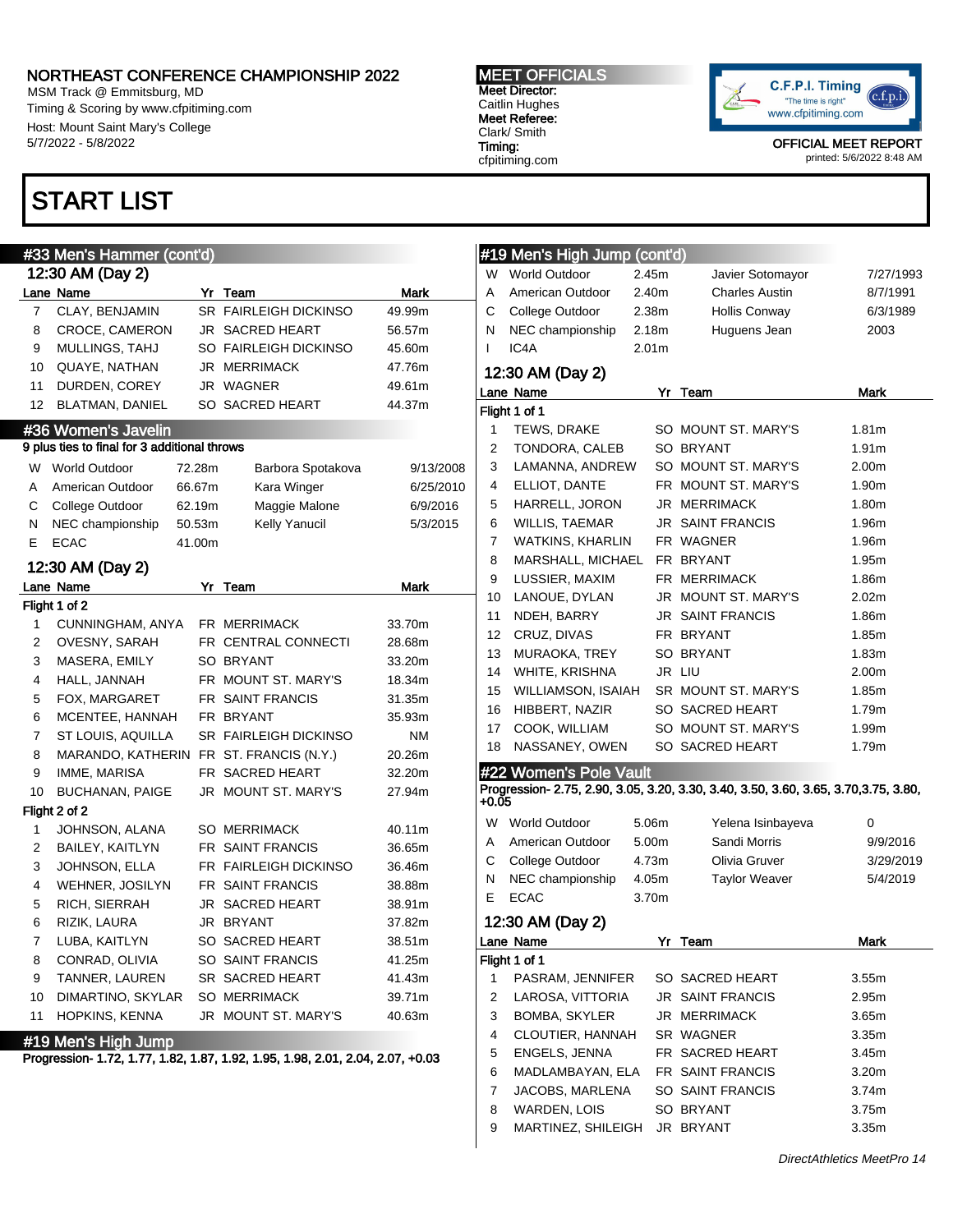MSM Track @ Emmitsburg, MD Timing & Scoring by www.cfpitiming.com Host: Mount Saint Mary's College 5/7/2022 - 5/8/2022

# START LIST

### #22 Women's Pole Vault (cont'd) 12:30 AM (Day 2) Lane Name **Mark** Yr Team **Mark** Mark 10 GOLAS, SYDNEY FR BRYANT 3.20m 11 BAEZ, RABECCA SO LIU 3.05m 12 GARDNER, ANNA SO MERRIMACK 3.10m 13 FINN, RACHEL SR MOUNT ST. MARY'S NM 14 FITZGERALD, EVYN FR MOUNT ST. MARY'S 3.40m 15 HANDLIN, HOPE FR SACRED HEART 3.40m #39 Men's 4 x 100m Relay W World Outdoor 36.84 Jamaica 8/11/2012

| A  | American Outdoor | 37.38 | USA national team | 5/2/2015  |
|----|------------------|-------|-------------------|-----------|
|    | American Outdoor | 37.38 | USA national team | 8/10/2012 |
| C. | College Outdoor  | 37.97 | Florida           | 6/7/2019  |
| N. | NEC championship | 40.24 | LIU Brooklyn      | 5/5/2013  |
|    | IC4A             | 42.50 |                   |           |
|    |                  |       |                   |           |

#### 12:45 AM (Day 2) Lane Team Time Section 1 of 2 4 BRYANT (A) A NT 5 SACRED HEART (A) A 43.15 6 ST. FRANCIS (N.Y.) (A) A 44.97 7 FAIRLEIGH DICKINSON (A) A NT Section 2 of 2 3 SAINT FRANCIS (A) A 42.21 4 LIU (A) A 41.62 5 CENTRAL CONNECTICUT (A) A 40.90 6 MOUNT ST. MARY'S (A) A 41.28 7 WAGNER (A) A 41.93 8 MERRIMACK (A) A 42.46

### #40 Women's 4 x 100m Relay

|   | W World Outdoor    | 40.82 | USA               | 8/11/2012 |
|---|--------------------|-------|-------------------|-----------|
| A | American Outdoor   | 40.82 | USA national team | 8/10/2012 |
|   | C College Outdoor  | 42.05 | L.S.U.            | 5/13/2018 |
|   | N NEC championship | 45.72 | L.I.U.            | 5/8/2011  |
|   | E ECAC             | 47.50 |                   |           |

| 12:55 PM (Day 2) |                         |   |       |  |  |  |  |  |
|------------------|-------------------------|---|-------|--|--|--|--|--|
|                  | Lane Team<br>Time       |   |       |  |  |  |  |  |
|                  | Section 1 of 2          |   |       |  |  |  |  |  |
| 4                | MERRIMACK (A)           | A | 49.81 |  |  |  |  |  |
| 5                | CENTRAL CONNECTICUT (A) | A | 49.30 |  |  |  |  |  |
| 6                | SACRED HEART (A)        | A | 49.63 |  |  |  |  |  |
|                  | Section 2 of 2          |   |       |  |  |  |  |  |
| 3                | LIU (A)                 | Α | 48.44 |  |  |  |  |  |
| 4                | MOUNT ST. MARY'S (A)    | A | 48.09 |  |  |  |  |  |
| 5                | SAINT FRANCIS (A)       | Α | 46.73 |  |  |  |  |  |
|                  |                         |   |       |  |  |  |  |  |

MEET OFFICIALS Meet Director: Caitlin Hughes Meet Referee: Clark/ Smith Timing: cfpitiming.com



|    | #40 Women's 4 x 100m Relay (cont'd)              |          |                      |   |             |
|----|--------------------------------------------------|----------|----------------------|---|-------------|
|    | 12:55 PM (Day 2)<br>Lane Team                    |          |                      |   | <b>Time</b> |
| 6  | BRYANT (A)                                       |          |                      | A | 47.95       |
| 7  | WAGNER (A)                                       |          |                      | A | 48.39       |
| 8  | FAIRLEIGH DICKINSON (A)                          |          |                      | A | 48.66       |
|    | #13 Men's 5000 Meters                            |          |                      |   |             |
|    | 1 turn stagger, 2 alley start, 1-16 on front row |          |                      |   |             |
| W  | <b>World Outdoor</b>                             | 12:35.36 | Joshua Cheptegei     |   | 8/14/2020   |
| Α  | American Outdoor                                 | 12:53.60 | <b>Bernard Lagat</b> |   | 0           |
| С  | College Outdoor                                  | 13:08.4h | Henry Rono           |   | 4/8/1978    |
| N  | NEC championship                                 | 14:26.28 | <b>Brian Sell</b>    |   | 2001        |
| L  | IC <sub>4</sub> A                                | 14:40.00 |                      |   |             |
|    | 2:55 AM (Day 2)                                  |          |                      |   |             |
|    | Lane Name                                        |          | Yr Team              |   | Time        |
|    | Section 1 of 1                                   |          |                      |   |             |
| 1  | COAKLEY, BILLY                                   |          | SO MERRIMACK         |   | 15:06.89    |
| 2  | UMINSKI, JEAN                                    |          | JR WAGNER            |   | 14:41.24    |
| 3  | PALERMO, DOMINIC                                 |          | SO WAGNER            |   | 14:32.28    |
| 4  | <b>CORLISS, TJ</b>                               |          | JR MERRIMACK         |   | 14:53.71    |
| 5  | AYYOUB, ELYAS                                    |          | FR LIU               |   | 14:31.24    |
| 6  | SHILLEH, MOETIZ                                  |          | JR SACRED HEART      |   | 15:35.65    |
| 7  | SLANEY, RYAN                                     |          | FR BRYANT            |   | 14:50.40    |
| 8  | <b>GUIDICIPIETRO, ROB</b>                        |          | SR WAGNER            |   | 14:32.69    |
| 9  | KOHLER, ZACHARY                                  |          | FR SAINT FRANCIS     |   | 14:55.17    |
| 10 | NICHOLAS, EDDIE                                  |          | SO CENTRAL CONNECTI  |   | 14:57.15    |
| 11 | BENTIVEGNA, ANTHO                                |          | SO WAGNER            |   | 14:29.72    |
| 12 | DYER, RYAN                                       |          | FR MERRIMACK         |   | 15:24.62    |
| 13 | BITTRICH, WILLIAM                                |          | JR BRYANT            |   | 15:31.48    |
| 14 | FAGNANO, PAUL                                    |          | JR MOUNT ST. MARY'S  |   | 15:18.35    |
| 15 | JACKSON, ANDREW                                  |          | JR MOUNT ST. MARY'S  |   | 15:18.74    |
| 16 | RODRIGUEZ, MARK                                  |          | FR CENTRAL CONNECTI  |   | 15:32.89    |
| 17 | RYAN, MICHAEL                                    |          | FR WAGNER            |   | 15:43.70    |
| 18 | LOMBARDI, JACK                                   |          | FR MERRIMACK         |   | 15:40.60    |
| 19 | GILLIS, CHRISTOPHE                               |          | JR SACRED HEART      |   | 15:54.42    |
| 20 | RODRIGUEZ, DANIEL                                |          | FR SACRED HEART      |   | 16:21.38    |
| 21 | PRINCE, GEDIYON                                  |          | SO SACRED HEART      |   | 15:42.55    |
| 22 | MCGEE, ANDREW                                    |          | FR SAINT FRANCIS     |   | 16:49.07    |
| 23 | NYKLICEK, MATTHEW                                |          | SR MERRIMACK         |   | 15:44.87    |
| 24 | MARTIN, KEVIN                                    |          | SO SACRED HEART      |   | 15:46.79    |
| 25 | BERZONSKY, MATTH                                 |          | SO SAINT FRANCIS     |   | 15:38.66    |
| 26 | KELLY, DANIEL                                    |          | FR SAINT FRANCIS     |   | 16:15.24    |
| 27 | REYNOLDS, DAWSON                                 |          | FR BRYANT            |   | 16:01.71    |
| 28 | <b>CURRAN, SHANE</b>                             |          | FR SAINT FRANCIS     |   | 15:56.58    |
| 29 | BARTLEBAUGH, OWE                                 |          | SO SAINT FRANCIS     |   | 16:44.74    |
| 30 | RAJAB, JUSTIN                                    |          | SO LIU               |   | 16:35.99    |
| 31 | OUSHANA, SEAN                                    |          | JR CENTRAL CONNECTI  |   | 15:41.09    |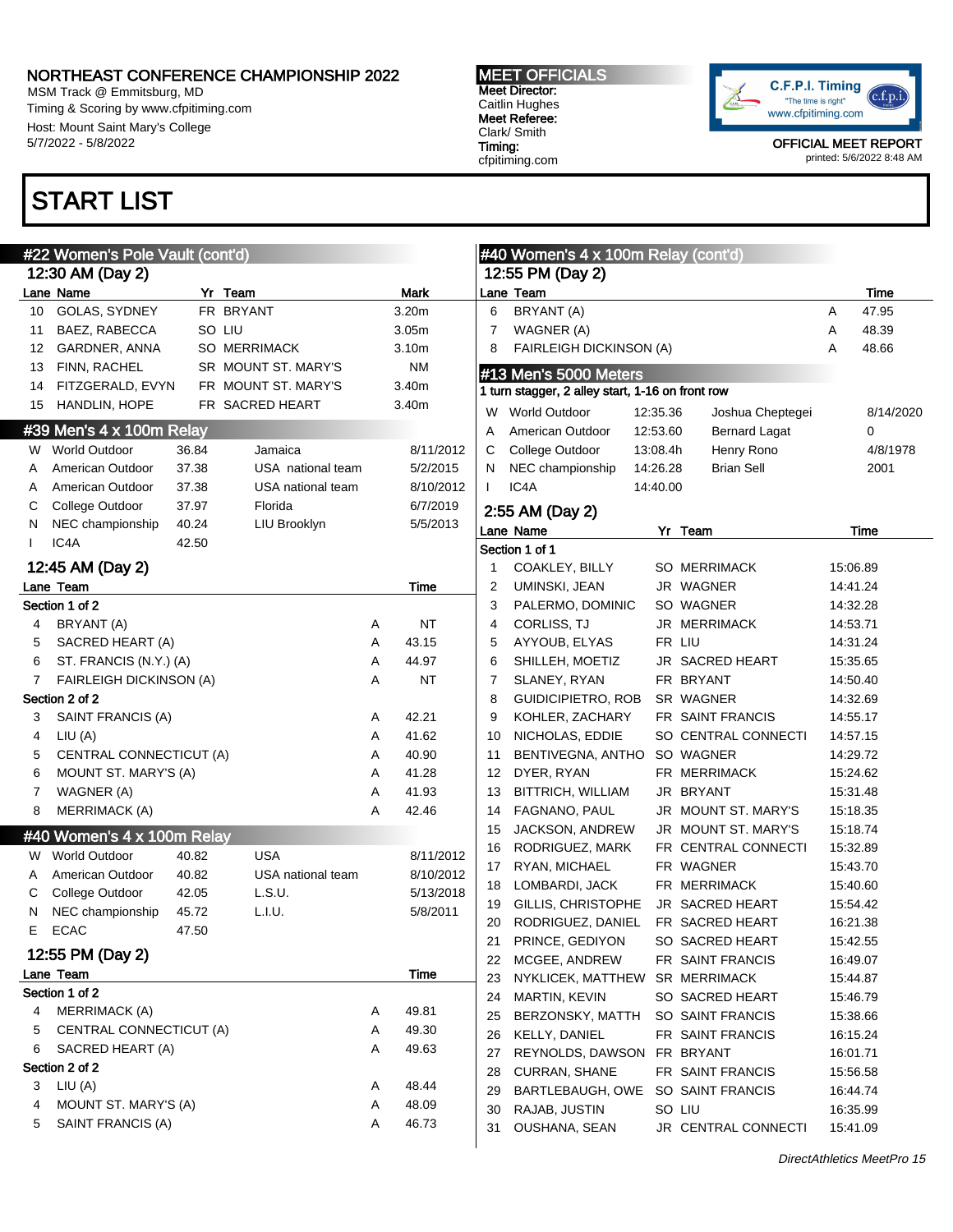MSM Track @ Emmitsburg, MD Timing & Scoring by www.cfpitiming.com Host: Mount Saint Mary's College 5/7/2022 - 5/8/2022

# START LIST

MEET OFFICIALS Meet Director: Caitlin Hughes Meet Referee: Clark/ Smith Timing: cfpitiming.com



|    | #13 Men's 5000 Meters (cont'd)                    |          |                       | #14 Women's 5000 Meters (cont'd) |                 |                                |         |                     |   |           |
|----|---------------------------------------------------|----------|-----------------------|----------------------------------|-----------------|--------------------------------|---------|---------------------|---|-----------|
|    | 2:55 AM (Day 2)                                   |          |                       |                                  | 3:20 PM (Day 2) |                                |         |                     |   |           |
|    | Lane Name                                         |          | Yr Team               | Time                             |                 | Lane Name                      |         | Yr Team             |   | Time      |
| 32 | STEIER, ETHAN                                     |          | FR SACRED HEART       | 16:47.88                         | 24              | DESCHLER, ALYSSA               |         | SO SAINT FRANCIS    |   | 19:12.91  |
| 33 | WANG, JOHN                                        |          | JR MOUNT ST. MARY'S   | <b>NT</b>                        | 25              | SZAMBEL, ELIZABETH FR WAGNER   |         |                     |   | 19:17.64  |
| 34 | IRELAND, JAKE                                     |          | SO CENTRAL CONNECTI   | <b>NT</b>                        | 26              | BOMBERGER, ELLIE               |         | FR MOUNT ST. MARY'S |   | 20:53.63  |
| 35 | BRANCATO, NICHOLA SO BRYANT                       |          |                       | <b>NT</b>                        | 27              | WALSH, MARYANN                 |         | SO WAGNER           |   | 21:08.15  |
| 36 | <b>COURTAR, JEREMY</b>                            |          | FR CENTRAL CONNECTI   | <b>NT</b>                        | 28              | DANA, ASHLEY                   |         | JR CENTRAL CONNECTI |   | NT        |
| 37 | <b>GRAHAM, CHRISTOP</b>                           |          | SR FAIRLEIGH DICKINSO | NT                               | 29              | CONNELLY, MOLLY                |         | SO MOUNT ST. MARY'S |   | NT        |
| 38 | HAUGHIAN, AIDAN                                   |          | FR LIU                | ΝT                               | 30              | CORCORAN, ALLISON              |         | JR BRYANT           |   | NT        |
| 39 | <b>BALSAMO, PERRY</b>                             |          | SO LIU                | ΝT                               | 31              | CAMPBELL, MARY                 |         | SO MOUNT ST. MARY'S |   | NT        |
| 40 | KELLY, COLIN                                      |          | SR MOUNT ST. MARY'S   | <b>NT</b>                        | 32              | FREEMAN, SARAH                 |         | JR BRYANT           |   | NT        |
| 41 | <b>KLAIBER, NICK</b>                              |          | SO CENTRAL CONNECTI   | <b>NT</b>                        | 33              | GILPIN, ABIGAIL                |         | FR BRYANT           |   | NT        |
| 42 | VILLAFUERTE, BRYAN SO LIU                         |          |                       | ΝT                               | 34              | PEPIN, KEEGAN                  |         | SO SACRED HEART     |   | NT        |
|    | #14 Women's 5000 Meters                           |          |                       |                                  |                 | #41 Men's 4 x 400m Relay       |         |                     |   |           |
|    | 1 turn stagger, 2 alley start, 1-16 on front row. |          |                       |                                  |                 | 3 turn stager                  |         |                     |   |           |
| W. | <b>World Outdoor</b>                              | 14:06.62 | Letesenbet Gidey      | 10/7/2020                        |                 | W World Outdoor                | 2:54.29 | <b>USA</b>          |   | 8/22/1993 |
| A  | American Outdoor                                  | 14:34.45 | Shelby Houlihan       | 7/21/2018                        | Α               | American Outdoor               | 2:54.20 | USA national team   |   | 8/22/1993 |
| С  | College Outdoor                                   | 15:07.64 | Jenny Simpson         | 5/2/2009                         | С               | College Outdoor                | 2:59.00 | So. California      |   | 6/8/2018  |
| N  | NEC championship                                  | 16:33.09 | Kaitlyn Gwyther       | 2006                             | N               | NEC championship               | 3:09.98 | Mount St. Mary's    |   | 1998      |
| E. | <b>ECAC</b>                                       | 17:16.24 |                       |                                  | $\mathbf{I}$    | IC4A                           | 3:16.00 |                     |   |           |
|    | 3:20 PM (Day 2)                                   |          |                       |                                  |                 | 3:45 AM (Day 2)                |         |                     |   |           |
|    | Lane Name                                         |          | Yr Team               | Time                             |                 | Lane Team                      |         |                     |   | Time      |
|    | Section 1 of 1                                    |          |                       |                                  |                 | Section 1 of 2                 |         |                     |   |           |
| 1  | <b>KELLY, BRIGIT</b>                              |          | SR SACRED HEART       | 18:48.39                         | 4               | <b>FAIRLEIGH DICKINSON (A)</b> |         |                     | A | 3:24.93   |
| 2  | GOLDEN, ADIYA                                     |          | SO SAINT FRANCIS      | 18:42.49                         | 5               | LIU(A)                         |         |                     | A | 3:21.23   |
| 3  | MCELHENNY, QUINN                                  |          | SO SAINT FRANCIS      | 18:39.47                         | 6               | <b>MERRIMACK (A)</b>           |         |                     | A | 3:22.57   |
| 4  | MORABITO, BROOKE                                  |          | SO CENTRAL CONNECTI   | 17:34.98                         | 7               | SAINT FRANCIS (A)              |         |                     | Α | 3.25.17   |
| 5  | <b>HAMILTON, ABIGAIL</b>                          |          | SO BRYANT             | 17:54.89                         |                 | Section 2 of 2                 |         |                     |   |           |
| 6  | MAHONEY, AVA                                      |          | <b>SO MERRIMACK</b>   | 17:40.20                         | 3               | MOUNT ST. MARY'S (A)           |         |                     | A | 3:17.88   |
| 7  | RAFTER, ANGELIA                                   |          | SR CENTRAL CONNECTI   | 16:01.22                         | 4               | CENTRAL CONNECTICUT (A)        |         |                     | A | 3:15.89   |
| 8  | SMITH, ALEXANDRA                                  |          | SO LIU                | 17:15.78                         | 5               | WAGNER (A)                     |         |                     | A | 3:14.32   |
| 9  | BEAUDET, OLIVIA                                   |          | FR MERRIMACK          | 18:21.95                         | 6               | ST. FRANCIS (N.Y.) (A)         |         |                     | A | 3:15.59   |
| 10 | CARUSONE, REBECC                                  |          | FR CENTRAL CONNECTI   | 18:30.16                         | 7               | BRYANT (A)                     |         |                     | A | 3:16.23   |
| 11 | CRITCHLEY, JOSEPHI                                | FR LIU   |                       | 18:05.02                         | 8               | SACRED HEART (A)               |         |                     | A | 3:19.13   |
| 12 | KAISER, ANGELA                                    |          | SO SACRED HEART       | 18:41.28                         |                 | #42 Women's 4 x 400m Relay     |         |                     |   |           |
| 13 | IOCCA, KELLY                                      |          | SR LIU                | 16:47.70                         |                 | 3 turn stager                  |         |                     |   |           |
| 14 | PIGOTT, JESSICA                                   |          | SO SACRED HEART       | 18:47.63                         | W               | World Outdoor                  | 3:15.17 | <b>URS</b>          |   | 10/1/1988 |
| 15 | WALKER, MACKENZIE SO SAINT FRANCIS                |          |                       | 18:48.10                         | A               | American Outdoor               | 3:15.51 | USA national team   |   | 10/1/1988 |
| 16 | BREA, AINHOA                                      |          | JR LIU                | 17:37.41                         | С               | College Outdoor                | 3:23.13 | Oregon              |   | 6/10/2017 |
| 17 | COHEN, KAYLA                                      |          | SO CENTRAL CONNECTI   | 18:53.35                         | N               | NEC championship               | 3:42.28 | Mount St. Mary's    |   | 5/8/2011  |
| 18 | PARKER, KELLY                                     |          | FR SACRED HEART       | 18:53.06                         | Е               | <b>ECAC</b>                    | 3:50.24 |                     |   |           |
| 19 | GINTY, EMILY                                      |          | SO LIU                | 18:58.24                         |                 |                                |         |                     |   |           |
| 20 | CANCELLIERI, JULIAN SO CENTRAL CONNECTI           |          |                       | 19:17.55                         |                 | 3:55 PM (Day 2)                |         |                     |   |           |
| 21 | CASCIO, SARA                                      |          | JR WAGNER             | 19:19.00                         |                 | Lane Team                      |         |                     |   | Time      |
| 22 | MARCKRES, MORGAN SO BRYANT                        |          |                       | 19:08.01                         |                 | Section 1 of 2                 |         |                     |   |           |
| 23 | WANNER, ELLIE                                     |          | SO SAINT FRANCIS      | 20:02.02                         | 4               | CENTRAL CONNECTICUT (A)        |         |                     |   | A 4:12.33 |
|    |                                                   |          |                       |                                  |                 |                                |         |                     |   |           |